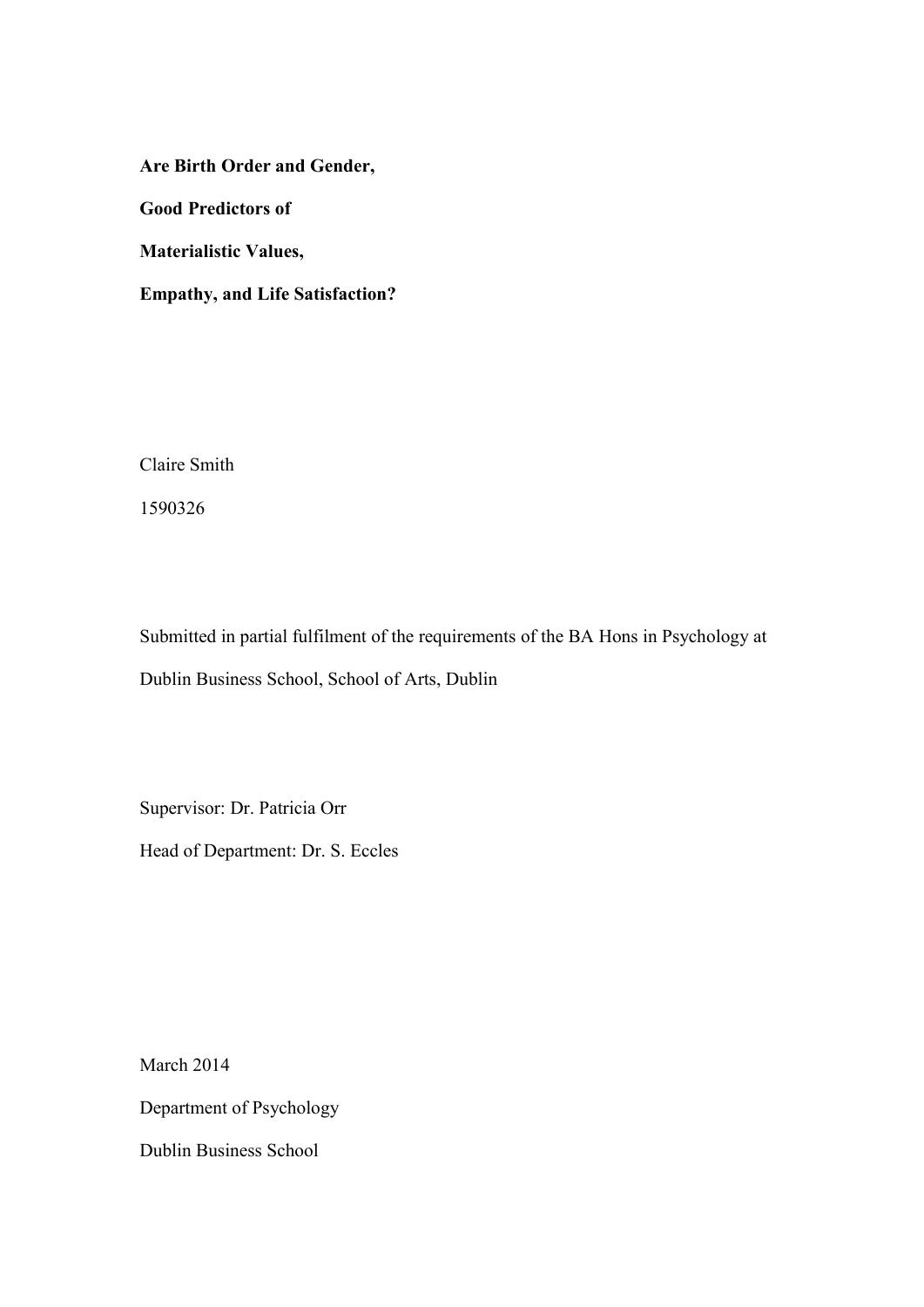# **Contents**

| Acknowledgements | 3              |
|------------------|----------------|
| Abstract         | $\overline{4}$ |
| Introduction     | 5              |
| Methodology      | 15             |
| Results          | $20\,$         |
| Discussion       | 26             |
| References       | 33             |
| Appendices       | $36\,$         |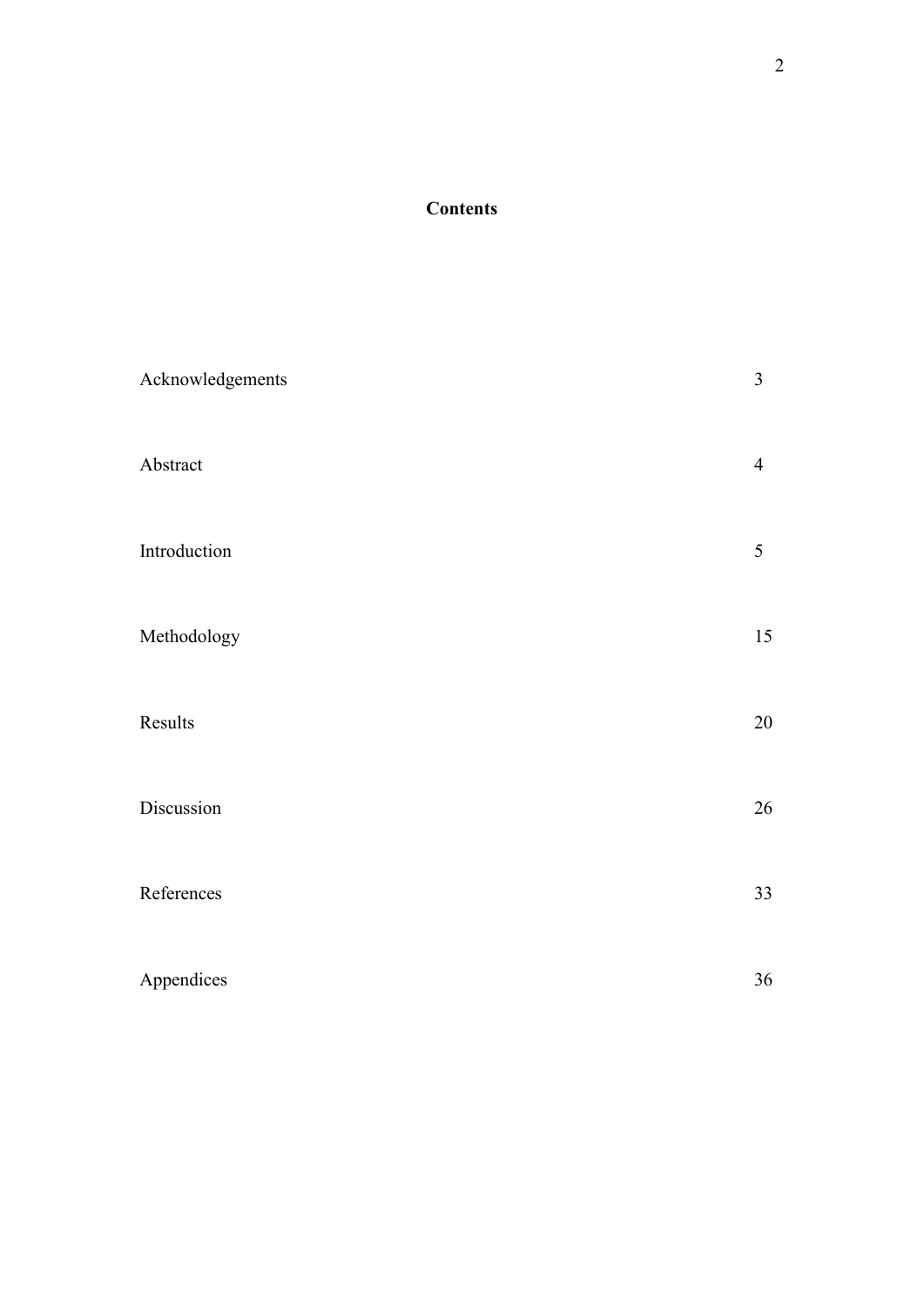## **Acknowledgements**

Many thanks, to the staff of Dublin Business School, in particular my supervisor Dr. Patricia Orr who provided me with guidance and helpful advice from the initial stages of this thesis through to completion.

To all of the participants who took the time to take part in the study, my sincere thanks.

My grateful thanks and appreciation, to my fantastic family, friends, colleagues and classmates, who encouraged and supported me and provided me with much needed moral support.

Finally, thank you to my husband Derek for all his patience and help.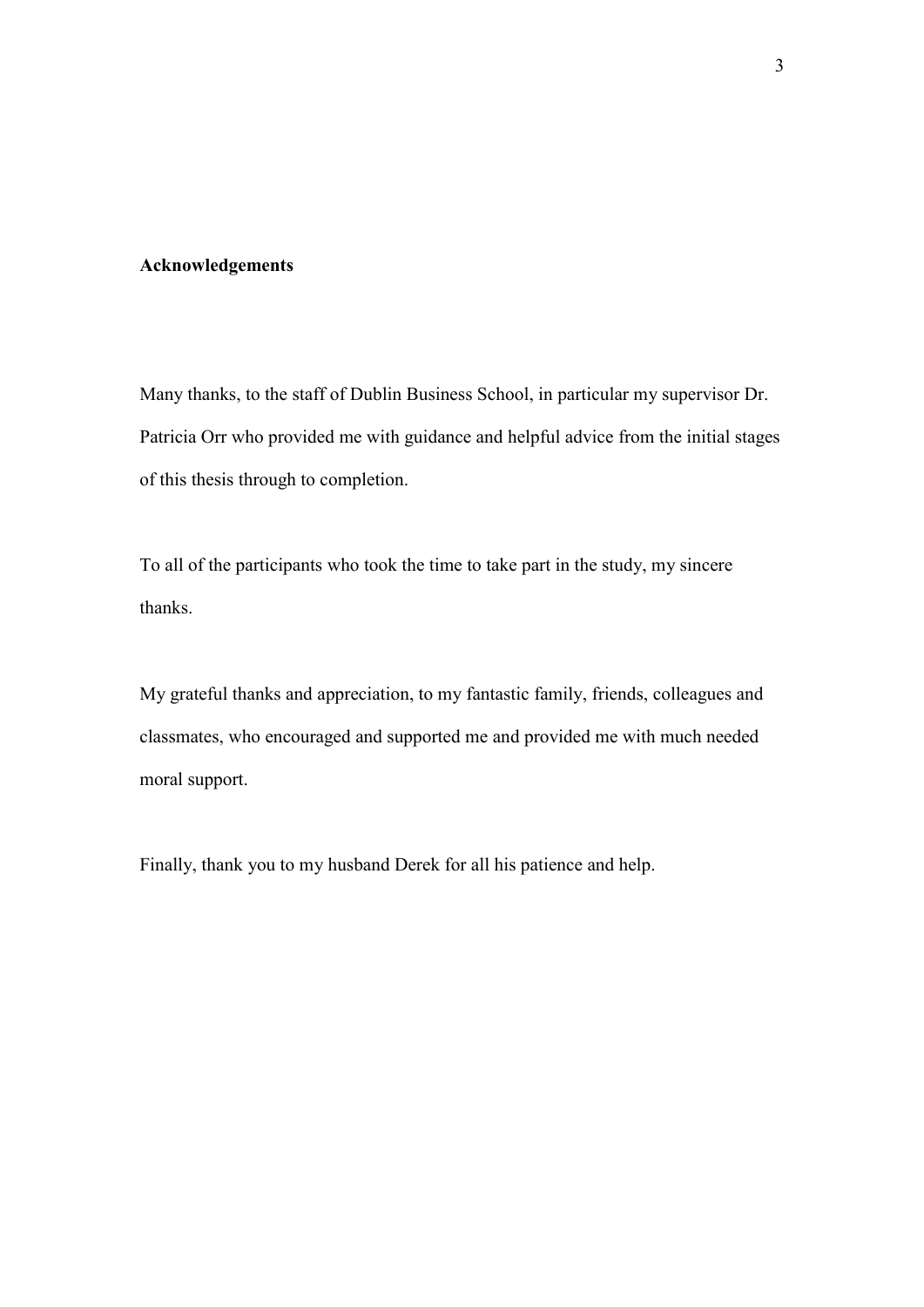## **Abstract**

The aim of the present study was to examine whether the order in which an individual is born into their family has an effect on their personality in later life, in particular looking at the psychological characteristics, materialistic values, empathy and overall life satisfaction. The sample comprised of 90 participants ( $m=30$ ,  $f=60$ ) who completed a questionnaire which was an amalgamation of three questionnaires, The Satisfaction with Life Scale, the Multi-dimensional Emotional Empathy Scale and The Aspiration Index. Analysis of the data found that there was no significant difference existing between birth order and the psychological variables investigated. Future research could look into examining the psychological birth order position instead of looking at the actual birth order in the family a perspective which the current study did not address.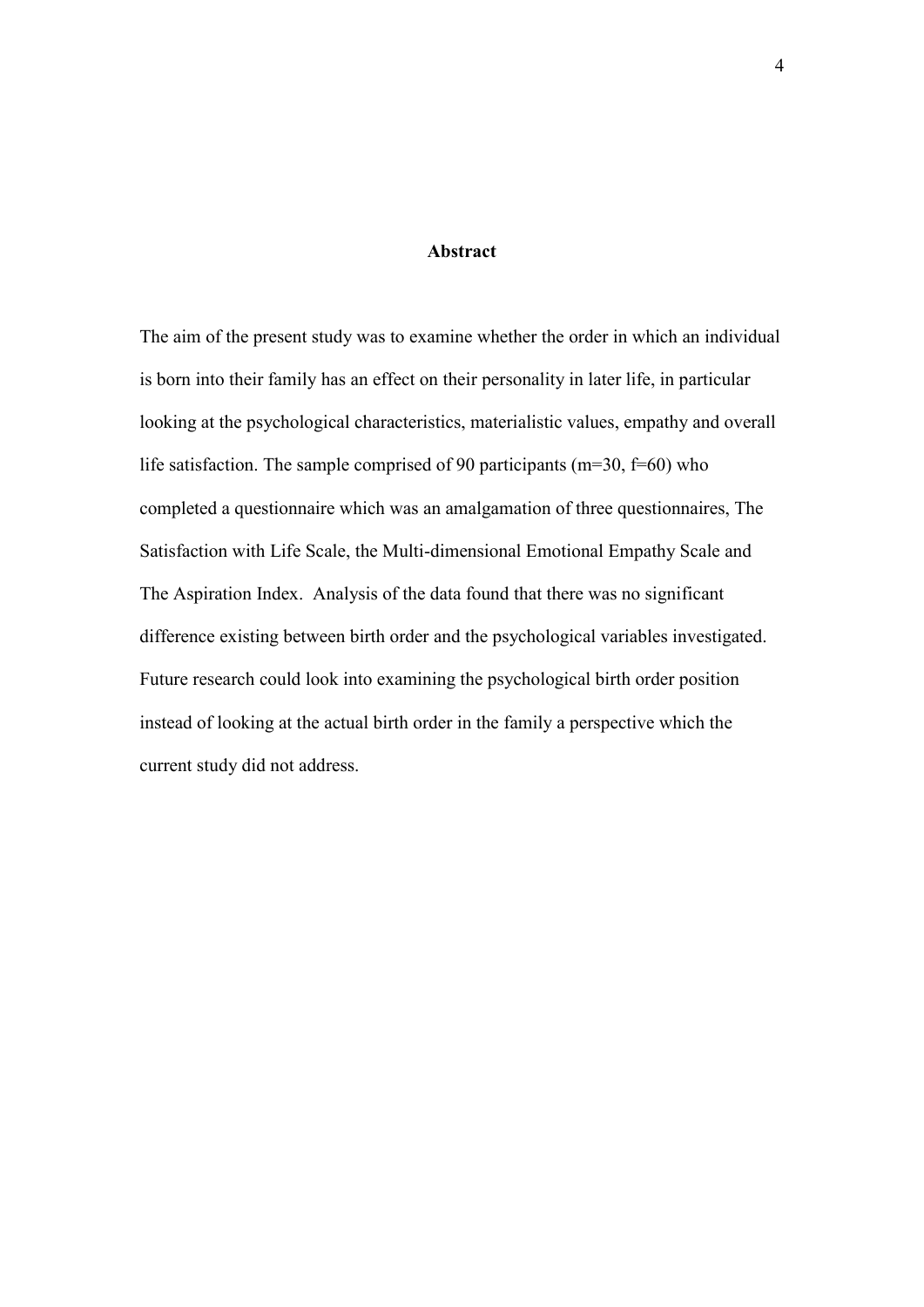#### **Introduction**

According to Adler's' birth order theory each child in a family is treated uniquely; he believed that this was related to the child's order of birth within the family. The notion of children being treated differently in accordance with their position in the family is currently popularised with phenomena such as 'middle child syndrome' which asserts that middle children in a family often feel invisible or leftout, currently there are also television shows such as 'Malcolm in the middle' which documents the life and trials of a middle child in an American family of boys. This study will be examining whether the order in the family which we were born has an effect on psychological well-being.

The order of birth within the family or the age rank between siblings is believed to have a profound and lasting effect on the development of personality and this study will begin by examining the empirical research which supports this theory. There are many different popular beliefs regarding birth order including oldest children being the high achievers, that they receive more attention, are better educated, resulting in them obtaining better, high-paying jobs. Middle children are lodged in between the oldest and the youngest and as a result often report that they feel invisible or left out. Youngest and only children being the baby of the family are reputed to be spoiled, not having to worry about taking care of younger siblings, they are more care-free and bigger risk-takers. The purpose of this study is not only to examine the research which is out there to see whether there is evidence to support these beliefs, but also to see if there is evidence of any relationship between birth order, materialistic values, empathy and life satisfaction.

5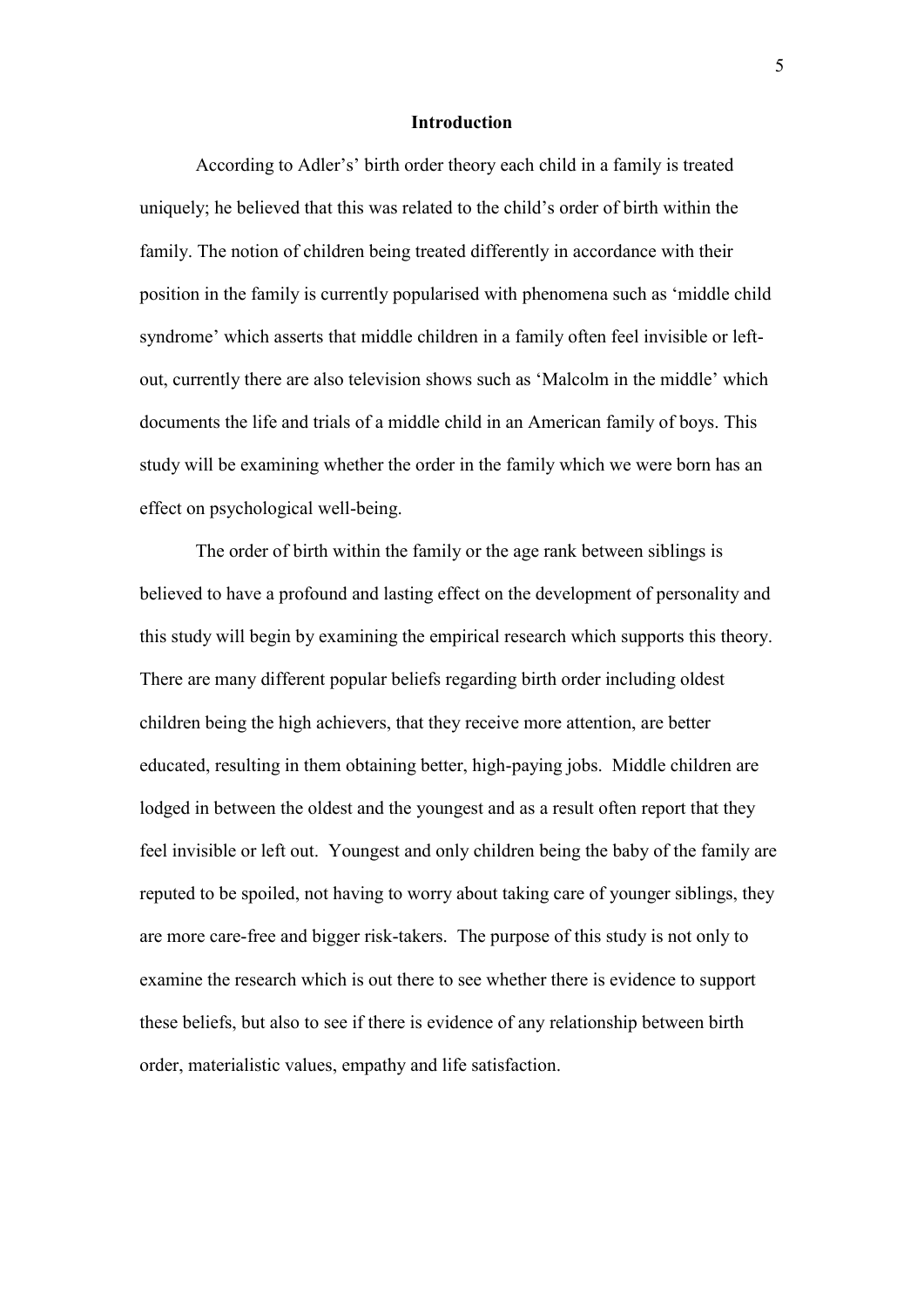#### **Theory of Birth Order Effects**

Birth order theory is part of Alfred Adler's' overall school of Individual Psychology which is a positive and optimistic theory of human personality. It posits that personality is largely influenced by social interest and is within the conscious control of the individual. This theory was very much at variance with the position of his one time associate Freud, whose theory of human motivation deriving from unconscious sexual and aggressive drives leaves people with little or no control in the formulation of their personality. The theory of birth order asserts that the future characteristics of personality are influenced by the order in which a person is born into their family, these differences between siblings are a striving on behalf of the Individual to stand out from the crowd and are an attempt to gain the love of their parents. One aspect of personality that both theorists were in agreement on was however that early childhood experiences play a pivotal role in the future development of personality.

Birth order theory while having to contend with the criticism of perhaps being simplistic, is nonetheless something that everyone can relate to, have an opinion on, and draw conclusions from their own subjective experiences of family interactions whether they were the oldest, middle, youngest or only child. The extent to which personal beliefs and stereotypes influence the social reality of the birth order effects was investigated in a study by Herrera et al., (2003) the results suggest that beliefs about birth order rank may influence decisions in a number of different areas. For example, the differing reactions to first born, middle and last born children may reinforce and shape behaviour that fits within the confines of certain stereotypes which in turn could strengthen the belief.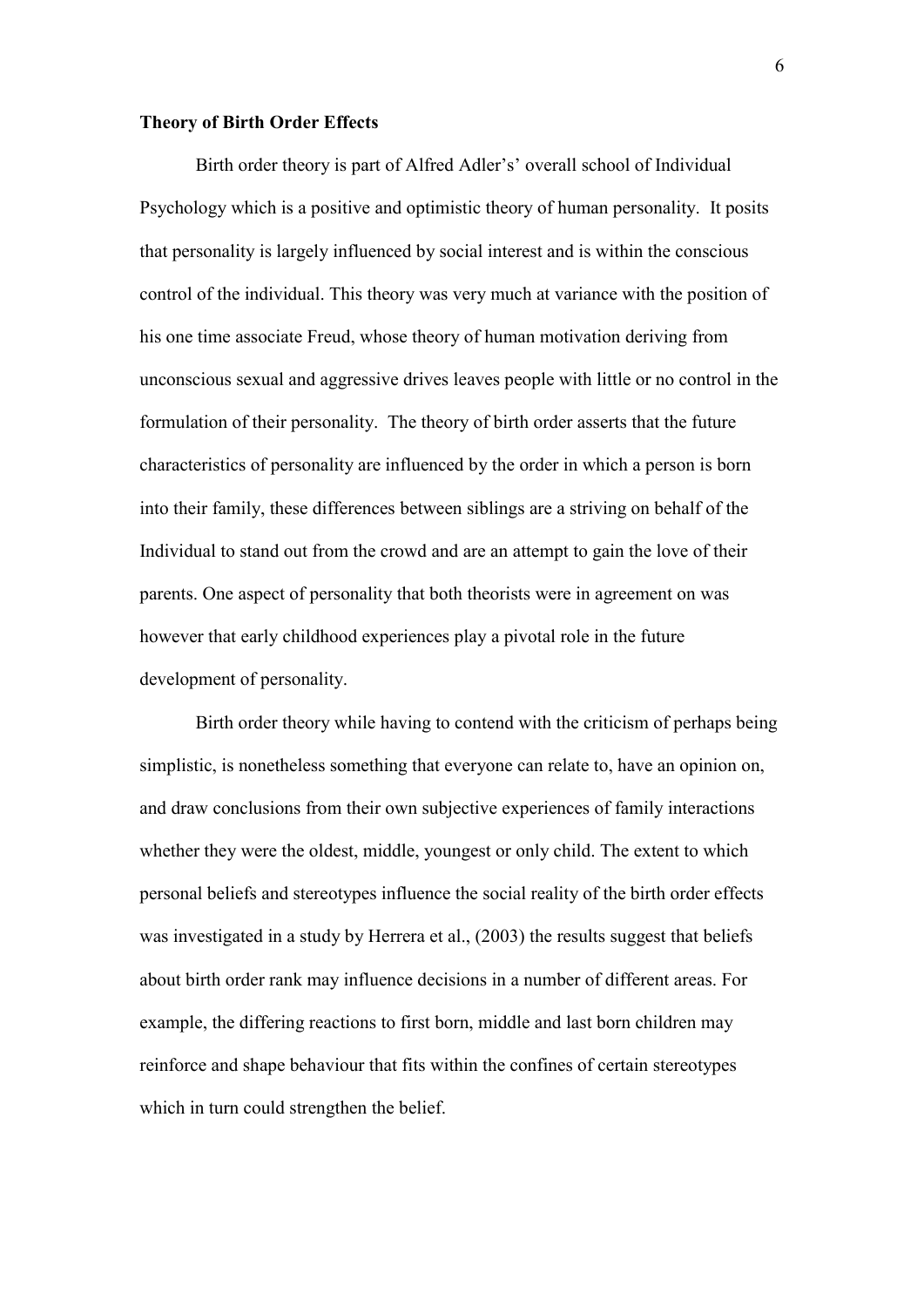First born children tend to be more dominant and aggressive, thus we would expect first-borns to excel in intellectual activities and to attain higher levels of achievement and eminence. There is support for these predictions, Belmont and Marolla (1973) as cited in Ryckman (2008), found a positive correlation between birth order and intellectual performance. In accordance with the birth order theory second born children may set unrealistically high goals thus ensuring failure, have the fewest acting out problems and are the most sociable. Youngest children are overly dependent on others as a result of being spoiled by parents, and are also the most empathic. (Eckstein & Kaufman, 2012).

Birth order is not just determined by the order of birth in the family but by other factors such as 'family constellation' which also includes the gender of the siblings and the age spread between them. How big the age gap is will also have an impact as a child who is five and is of school going age will not have as much direct contact with a new born coming into the house as a younger child, from a cognitive point of view a new-born and a five year old are worlds apart in their development. The sex of the child can also play a part in the development of the characteristic traits of birth order, a child could be third born in the household but also be the first-born son (Eckstein, Aycock, Sperber, McDonald, Van Wiesner, Watts, & Ginsburg, 2010)

Older children in a family have an additional advantage as they can act as teachers to their younger siblings, two or three years after first born children gain a sibling they can begin tutorial functions which are beneficial for the older child as tutor and also for the younger child as tutee. As a result of having mainly adult influences around in the early years of life thus interacting in a highly intellectual family environment first born children score higher on intelligence and achievement

7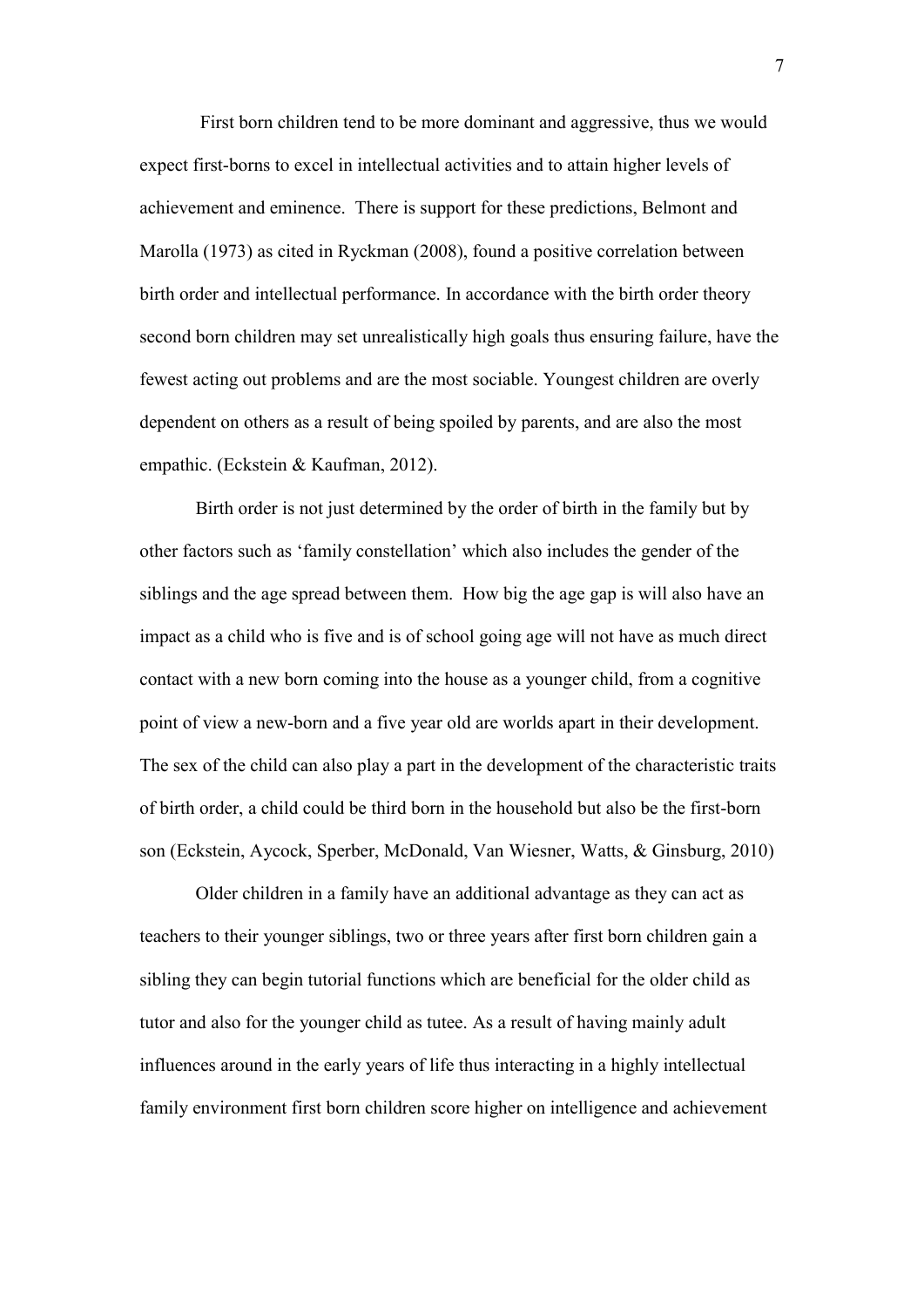tests. These birth order effects are however age specific as there is a negative influence or no influence in children aged under twelve (Zajonc, 2001).

Some characteristics of middle children which were identified by Eckstein & Kaufman, (2012) were that they reported fewer acting-out problems, have a sociable nature, higher success rates in team sports and more likely to be faithful in monogamous relationships. Another characteristic which they identified were that they reported the greatest feeling of not belonging this could perhaps give some credence to the aforementioned 'middle child syndrome' where middle children can feel invisible. Middle born children are according to those surveyed by Herrera, Zajonc, Wieczorkowska, & Cichomski, (2003) considered to be the most envious, the least bold, and the least talkative.

A pampered style of life is what Adler believed to be at the heart of most neurosis, a problem which not only the youngest child can have but can be present in the case of only children. Contrary to what you might think pampered children have not received too much love but the opposite their parents have left them feeling unloved by doing too much for them and treating them as though they are incapable of doing anything for themselves. The result of this pampering can be a feeling that they are unable to fend for themselves and therefore may not have the confidence to believe that they have the ability to achieve their goals (Ansbacher  $\&$  Ansbacher, 1956)

While actual birth order (ABO) is the term which Adler gave to the actual numerical position which siblings were born into the family; this will affect the way in which they attempt to achieve significance and a sense of belonging. Another position which the child may assume is the psychological position; this represents how they perceive their position in the family, the individual interpretation of a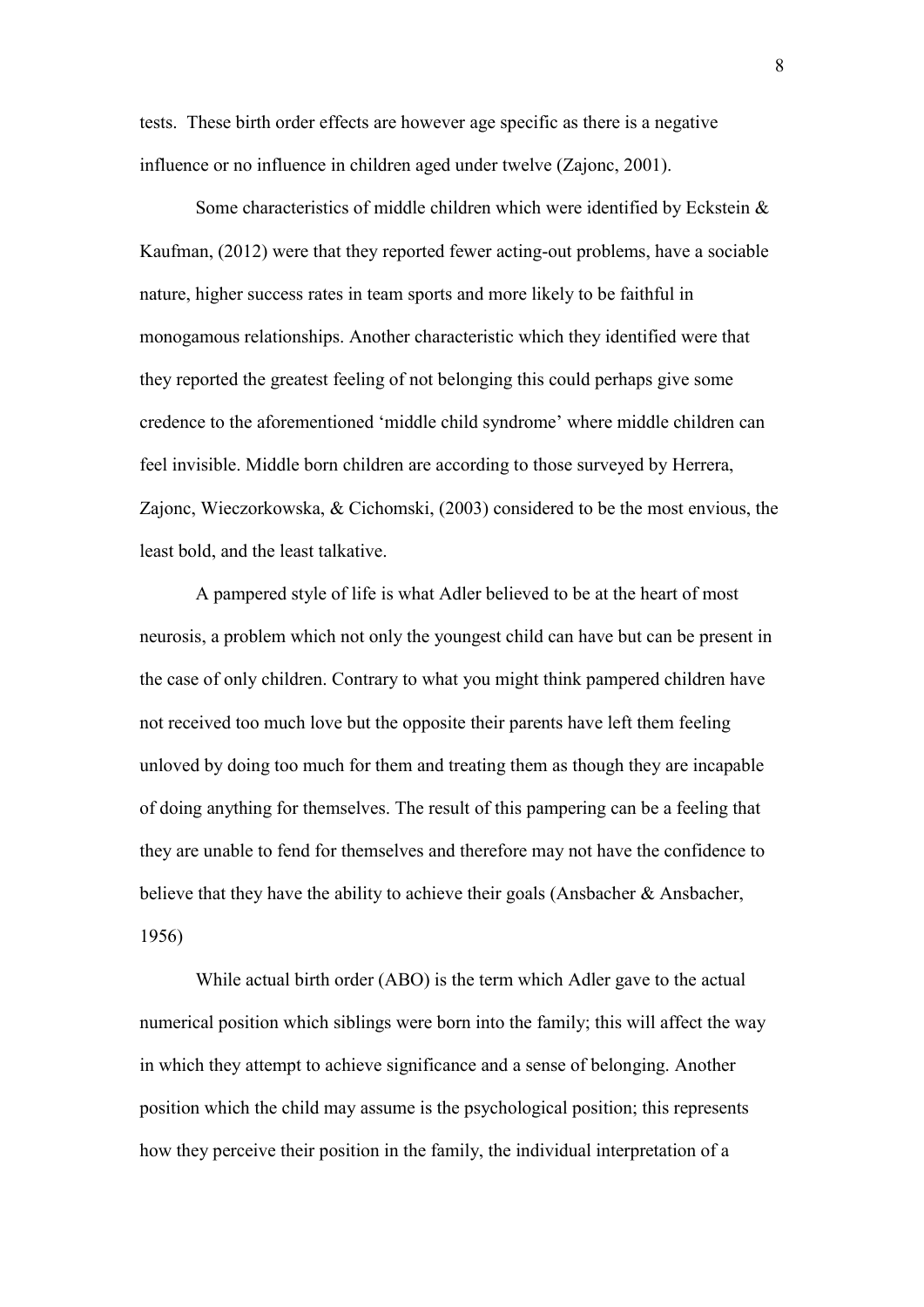situation is equally important as the actual situation which he termed the Psychological Birth Order (PBO) position. Relationships have been found in previous birth order studies, the effect size is more substantial and the results are more meaningful when using the PBO rather than the ABO, (Stewart, 2012)

## **Birth Order, Materialistic values and Psychological Characteristics**

It is hoped that this research will enhance what is already known in the field of birth order research and also see whether there is any relationship between birth order and materialistic values, "In Social science and common Parlance, the term Materialism refers to how important material goods are to a person s life" In their study Goldsmith & Clarke, (2012), showed that Materialism urges consumers to be status conscious so that they follow social norms in purchasing. Materialistic values are the value which is placed on material things over spiritual, cultural, or intellectual values; these include being wealthy, attractive, popular, and having many possessions. A message which has become synonymous with what advertising and media concerns would like us to believe, that the more possessions we have, the more attractive we are, the happier we will ultimately be.

Kasser, (2008) put forward that materialistic values develop through either developmental experiences where feelings of insecurity are created, or through the encouragement of materialistic values through exposure to social models. Kasser, who has extensive research in the area of materialistic values, has developed theories, into why and how materialistic values develop, their effect on psychological well-being, and measures which can be taken to counteract their negative effects. His research has found that when people believe materialistic values are important they report less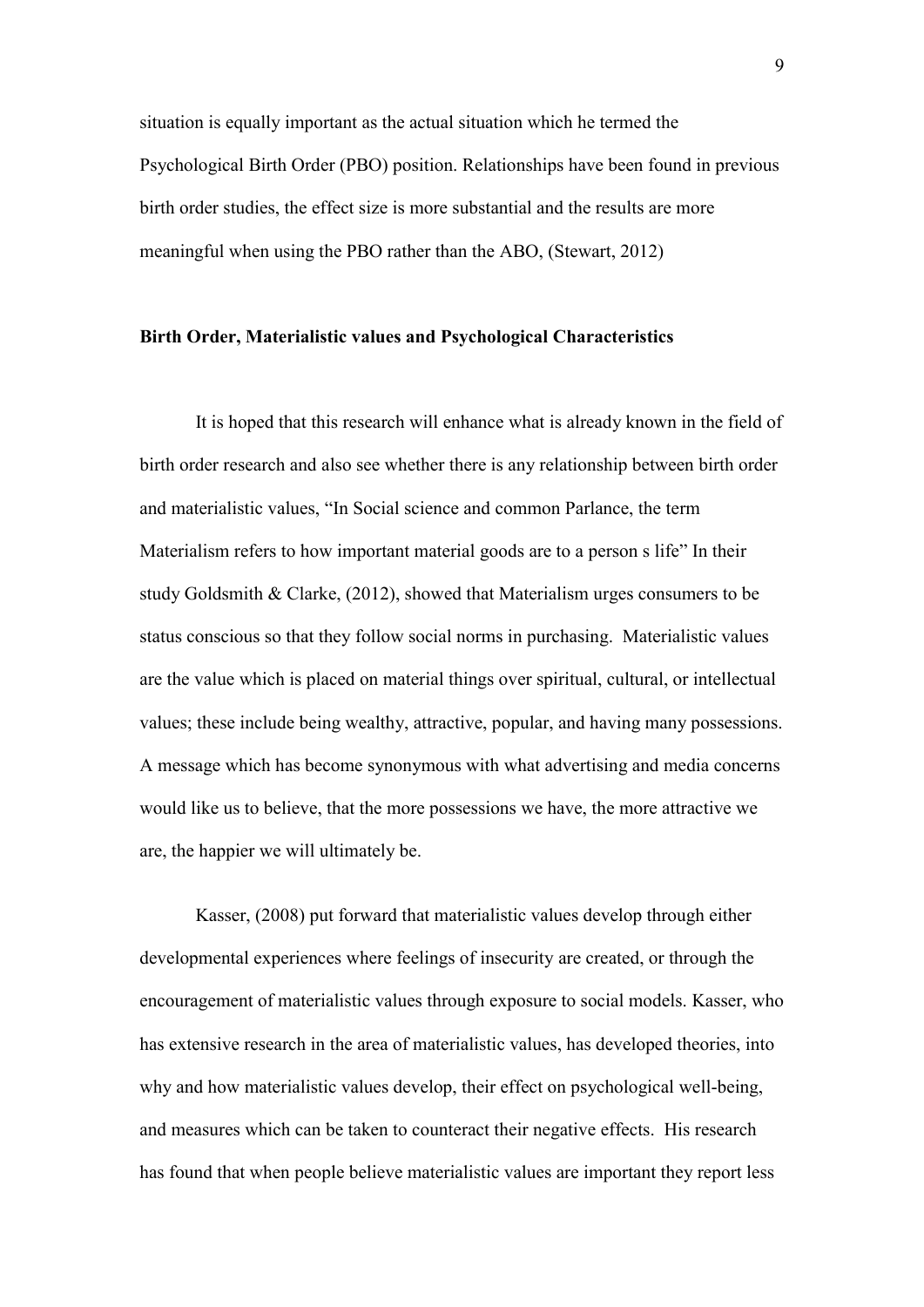happiness and more distress, have poorer interpersonal relationships, and contribute less to the community. (Kasser, 2002) With this in mind it is hypothesised that people who score high in extrinsic, materialistic values will not score high in life satisfaction.

The relationship between birth order and materialism was investigated in a study by Zemanek, Claxton and Zemanek (2000) of 252 alumni from a South-Western university in the U.S. Analysis indicated that first-borns scored significantly lower on materialism than younger born participants. Their view on the measurement of materialistic values in individuals is that in order for the hypothesis to be tested, rather than it being seen as a cultural or family characteristic it should be looked on as an individual difference or a characteristic, specific to the individual. In light of this, it is hypothesised in the current study that oldest children in the family will score significantly lower on materialistic values than later born children.

Ahuvia and Wong, (2002) found that individuals who reported growing up exposed to materialistic values reported higher levels of materialism. Their study looked at the Inglehart model of materialistic socialization which posits the origin of materialistic values from experiences of insecurity and deprivation in formative years leads to a lifelong fixation with material, lower order needs at the expense of higher order needs. Their findings included breaking down materialism into two subsections of personality materialism: envy, non-generosity and possessiveness where there is support for a connection with felt formative deprivation but did not support a connection with personal values materialism: success, centrality and happiness and felt formative deprivation.

Kasser  $\&$  Ryan (1993), found that valuing aspirations for financial success relatively more than self-acceptance, affiliation, or community feeling is associated with lower well-being, a finding consistent with organismically oriented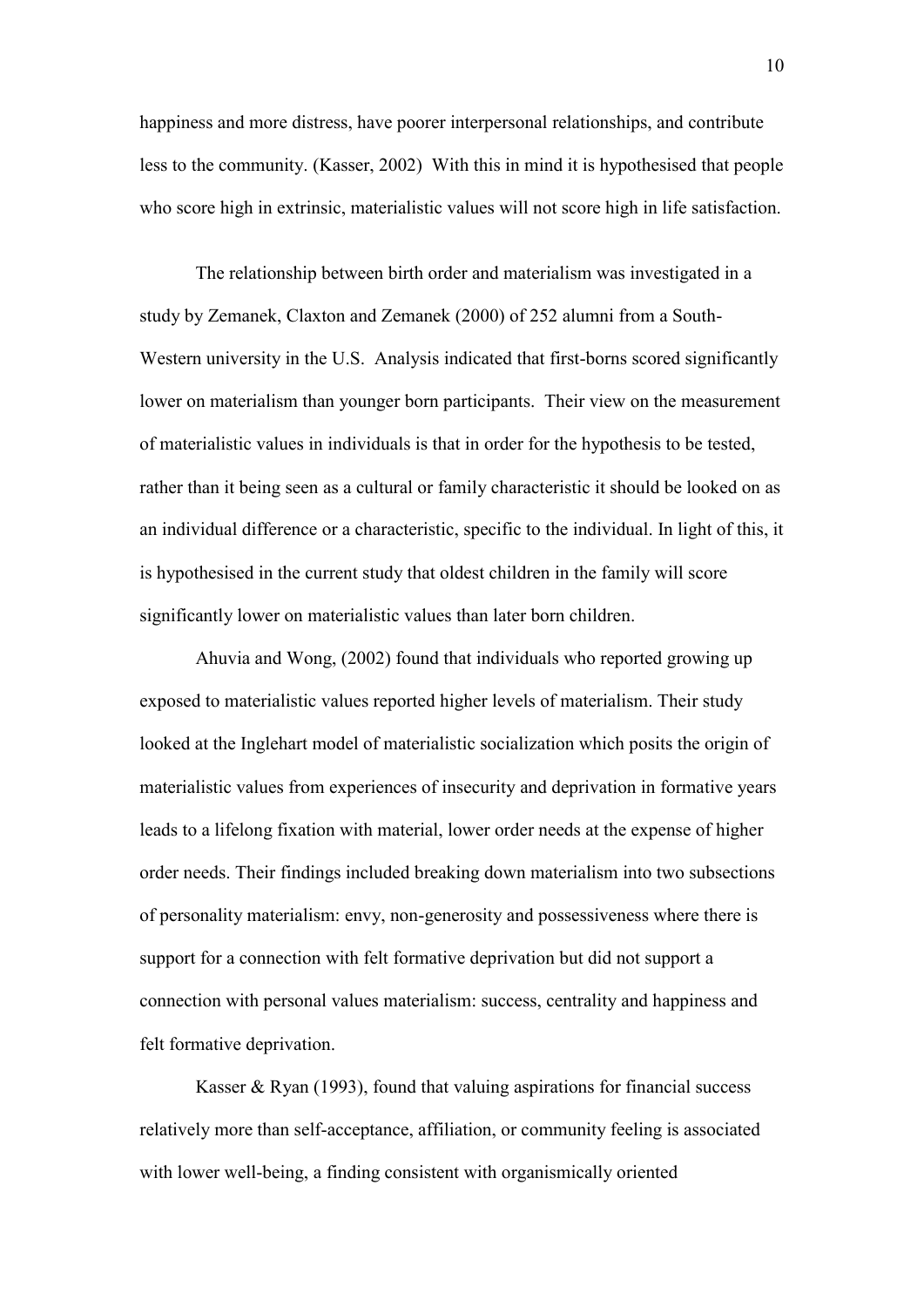psychological theories (Deci &Ryan 1985b: 1991, Maslow 1954, Rogers 1964). A further study found support for the hypothesis that late adolescence that placed a high value on financial success compared with other values were found to have less nurturing mothers. (Kasser, Ryan & Sameroff, 1995)

A study looking at happiness in lottery winners compared with non-winners and with people who had suffered an accident which had left them, quadriplegic or paraplegic found that although the lottery winners happiness levels spiked immediately after winning these returned to pre-winning levels after just a few months. In terms of overall happiness the lottery winners were not significantly happier than the non-winners and the accident victims were only slightly less happy. (Brickman. Coates, & Janoff-Bulman, R. 1978). This would suggest that happiness is a fairly stable personality characteristic across the life span and while there will be ups and downs in accordance with life's experiences, happiness levels overall tend to remain relatively constant.

Gender differences and materialism were examined in a recent study by Segal and Podoshen, (2013) of 1180 Americans living four North-eastern states. The results showed that men scored higher than women in terms of materialism and conspicuous consumption. Possible explanations which they attach to men displaying higher levels of materialism than women are the higher levels of self-monitoring that men are thought to possess. Another possibility is that men may be more likely to feel that having more material possessions will promote self-expression and lead to greater happiness. This research supports the hypothesis for the current study that males will record higher scores than females for materialistic values.

The characteristic behaviours of an individual who places a high value on the pursuit of extrinsic or materialistic goals are that they report less happiness and are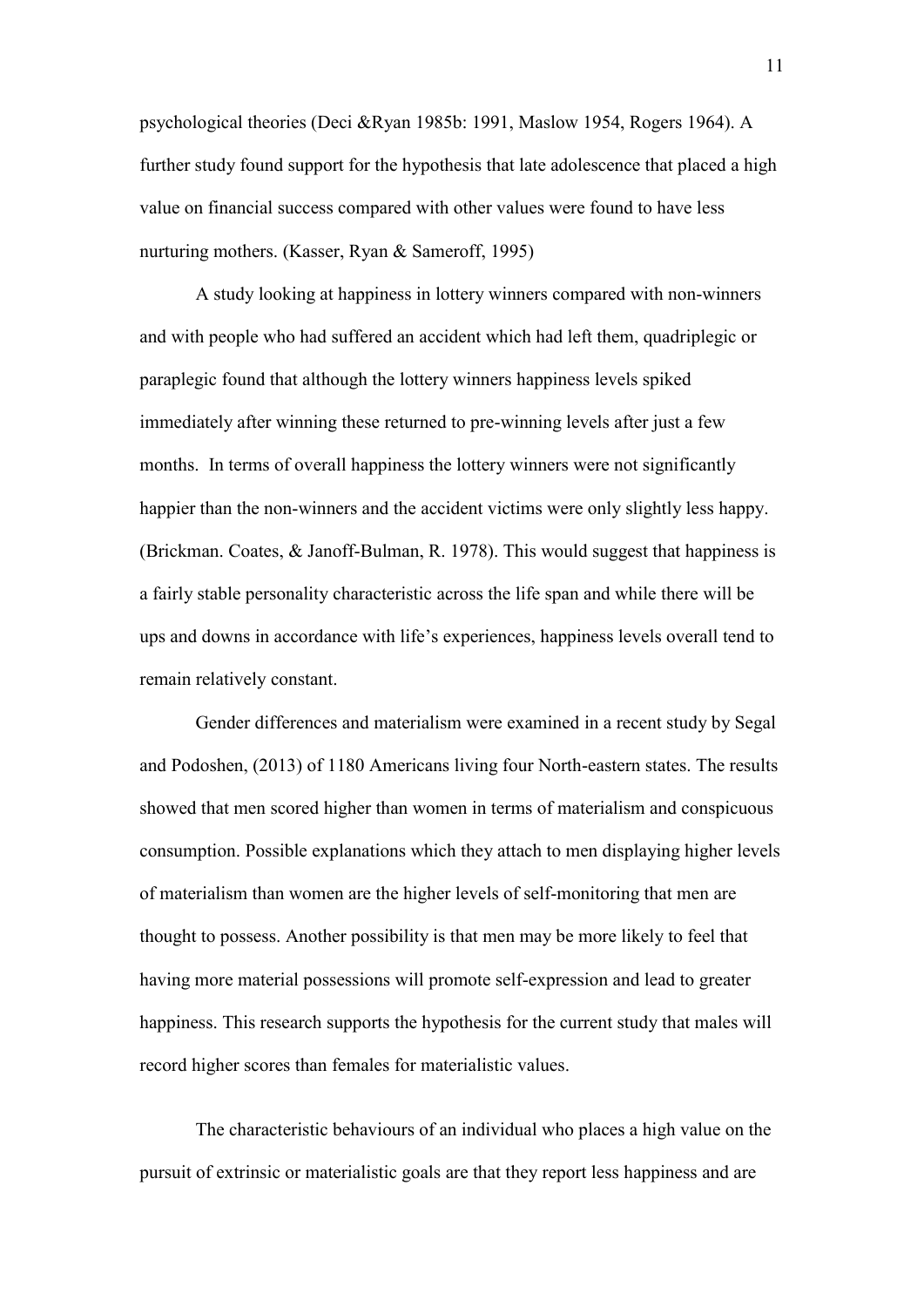less likely to engage in ecologically beneficial behaviours and are less likely to contribute to the community (Kasser, 2002). Hence, the participants in this study will be reporting empathic scores using the Caruso, Mayer (1998) Multi-Dimensional Emotional Empathy Scale and also their overall satisfaction with life using the Satisfaction with life Scale Diener, E., Emmons, R. A., Larsen, R. J., & Griffin, S. (1985) to see if there is any relationship.

#### **Birth Order, Empathy and Life satisfaction**

Empathy is the ability to share and understand the feelings of others. Empathy makes it possible to understand other peoples' views and feelings, which includes the ability to feel similar emotions and understand their causes. Increasing interest from researchers in social cognition recently has given the role of empathy importance. Recent research found that rather than empathy being viewed as a singular component it is best measured by dividing into three components, emotional contagion, emotional disconnection and cognitive empathy using the Basic Empathy Scale (Carre et al, 2013).

In their research on the role of birth order and empathy Stotland and Dunn, (1963) found that later born children empathise more than first born and only children. A further study found that later born children also identify more with other people possibly they see a similarity between the recreation of their initial experiences of family and others whom they view as similar to themselves (Stotland & Dunn, 1962). First-born and only children rather than understanding the feelings of others, appear to use the other persons reaction as a guide to self-evaluate and do not really feel-with them.

Whether females are naturally more empathic than males is another aspect which Vicente, Moriera, Moran, Comfort, & Finley, (1983) in their study of ordinal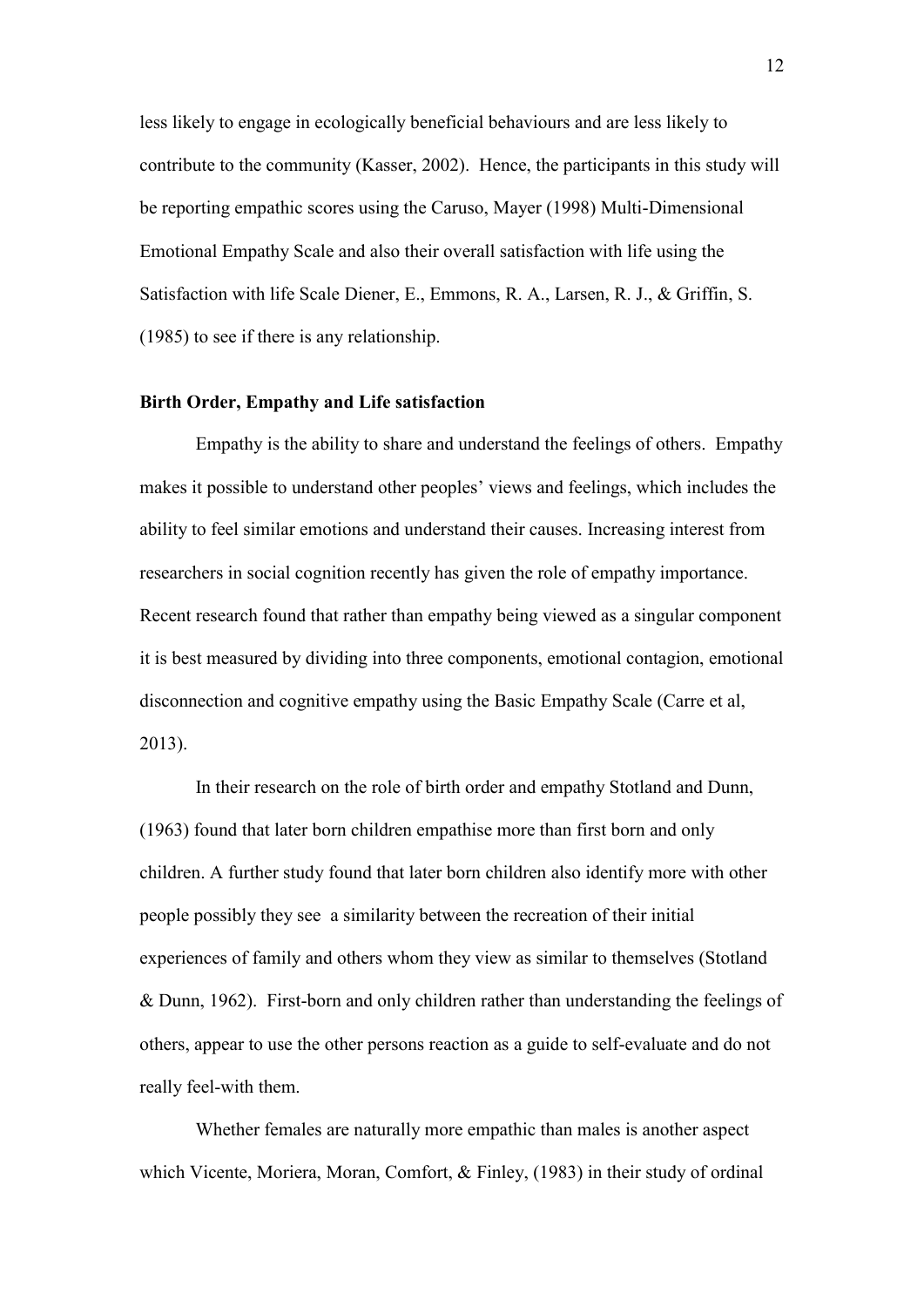position in a sample of 370 females and 434 males from both public and private schools in Panama City, found that there were some gender differences. The study investigating first born children from later born children and their level of empathy found a gender difference in first born male versus females; where first born males were significantly less empathic than later born males and the opposite for females where the first born females were marginally higher in empathy. It is expected that results will show consistency with such findings and find there to be a significant correlation between empathy and birth order.

Life satisfaction refers to an individuals own perception of how satisfied they are that they have achieved the important things they want in life, how happy they are with the conditions of their life, or whether given the chance there are things that they would like to change. In a study to investigate birth order and happiness Allred  $\&$ Poduska,(1988) found that last born male and female children showed the lowest scores in happiness. Adler's observations that last born children are pampered and spoiled could account for this as their expectations for their every need to be met by others in their adulthood with little effort on their own part leads them to experience cognitive dissonance when they experience little pampering from others. This is support for the hypothesis that there will be a significant difference between order of birth and overall life satisfaction.

Whether birth order was related to positive psychological constructs such as hardiness, happiness, general self-efficacy and emotional intelligence was investigated in a study using a sample of Iranian young adults and adolescents. Results showed that there were more negative outcomes for those with more sisters than brothers and also that life satisfaction was negatively related to family size. While there were no significant findings in relation to birth order and life satisfaction

13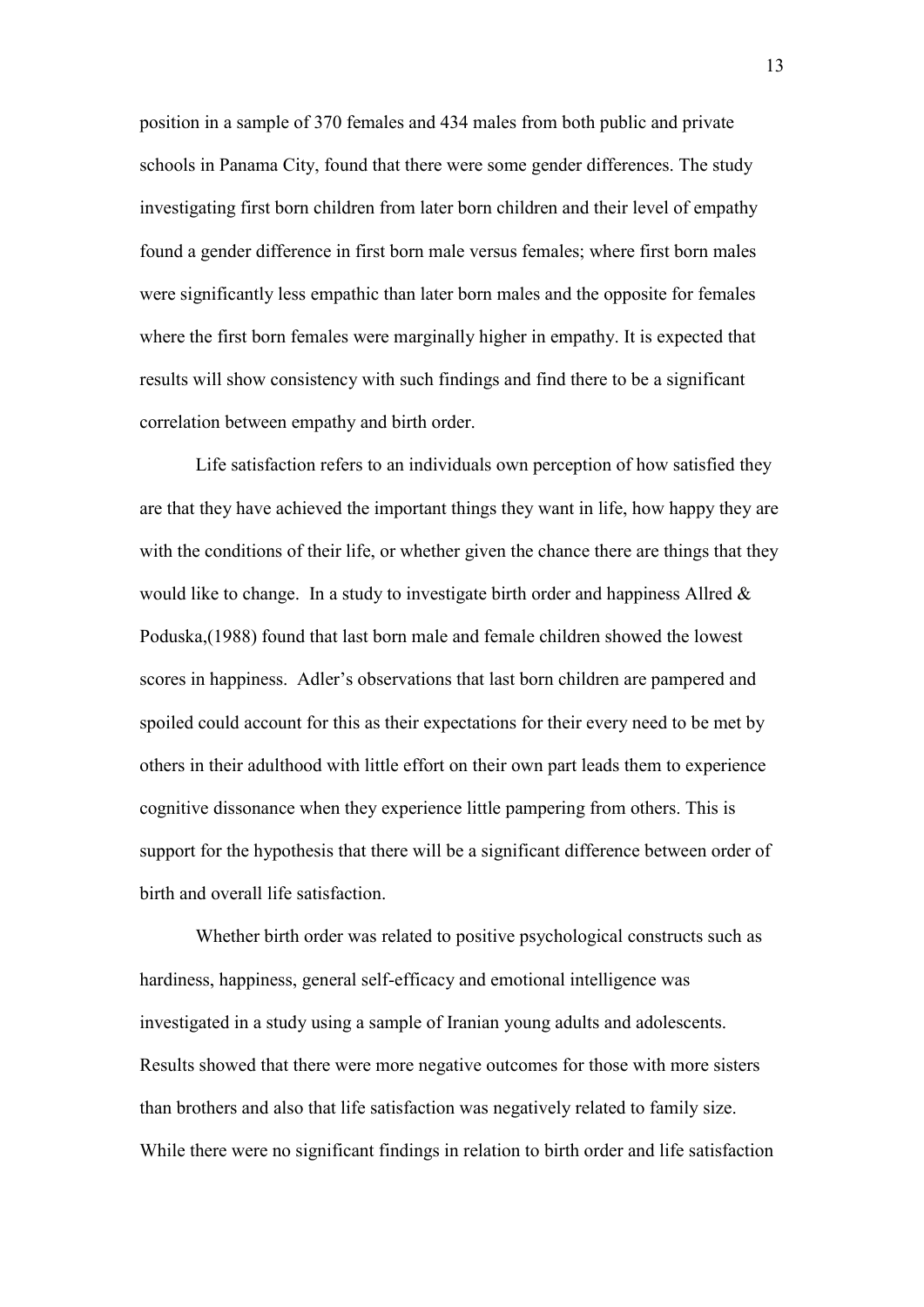the negative effects of family size could be as a result of less emotional, financial and time for those in larger families.

#### **Rationale and Aims**

While using a convenience sample of people such as work colleagues, and friends, the current study also incorporates a wider spectrum of people from many different walks of life, as it was distributed to various people across the country. While there is an abundance of previous research in the area of materialism and birth order, life satisfaction and empathy individually there has not been anything which has compared all of these psychological variables in the one study. Materialistic values are increasing in today's western society with overconsumption due to advertising, media and government policies; it is important to understand why some people are motivated by extrinsic values and what can be done to encourage and promote intrinsic values such as interpersonal relationships.

## **Hypotheses**

The first hypothesis (H1) is that there will be a significant difference between first, middle, youngest and only children in relation to materialistic values, Life satisfaction and Empathy.

The second hypothesis (H2) is that there will be a significant difference between males and females in relation to materialistic values.

The third hypothesis (H3) is that there will be a significant negative correlation between materialistic values, and satisfaction with life.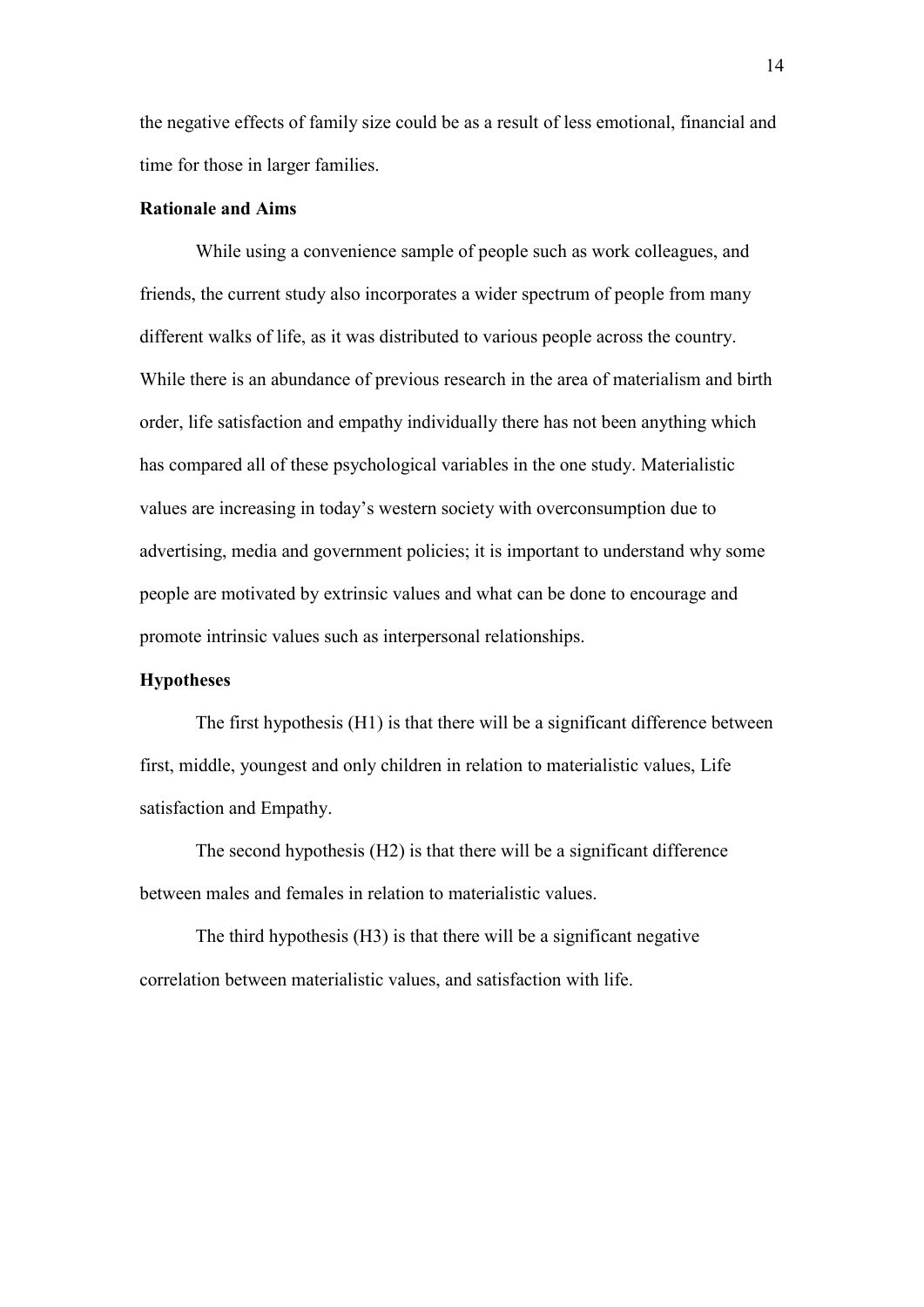### **Methodology**

### **Participants**

The present study comprised of a convenience sample of 90 participants: 30 male and 60 female, who were friends, work colleagues and also the friends and work colleagues of some of my siblings which included primary school teachers, civil servants and people from various other walks of life. The participants who took part did so a purely voluntary basis and were advised of their right to withdraw at any stage. Participants did not receive any reward for their participation. The sample included a broad range of participants from different age categories in order to qualify participants had to be aged between 18 and 60. The sample contained 17 participants in 18-25 age category, 39 participants in the 26-40 age category and 34 participants in the 41-60 age category. These age categories supplied sufficient information as was necessary for the purpose of this study while also protecting the anonymity of its participants.

### **Design**

The design of this study is a quantitative mixed methods design; this includes a between groups, a quasi-experimental and co-relational design. The between groups aspect will be the birth order position and scores on materialistic values, empathy and satisfaction with life. The Quasi Experimental aspect will be differences between males and females where the dependent variable will be gender and the independent variable will be score on materialistic values. The co-relational aspect uses the predictor variable being the individuals score on materialistic values and the criterion variable is satisfaction with life.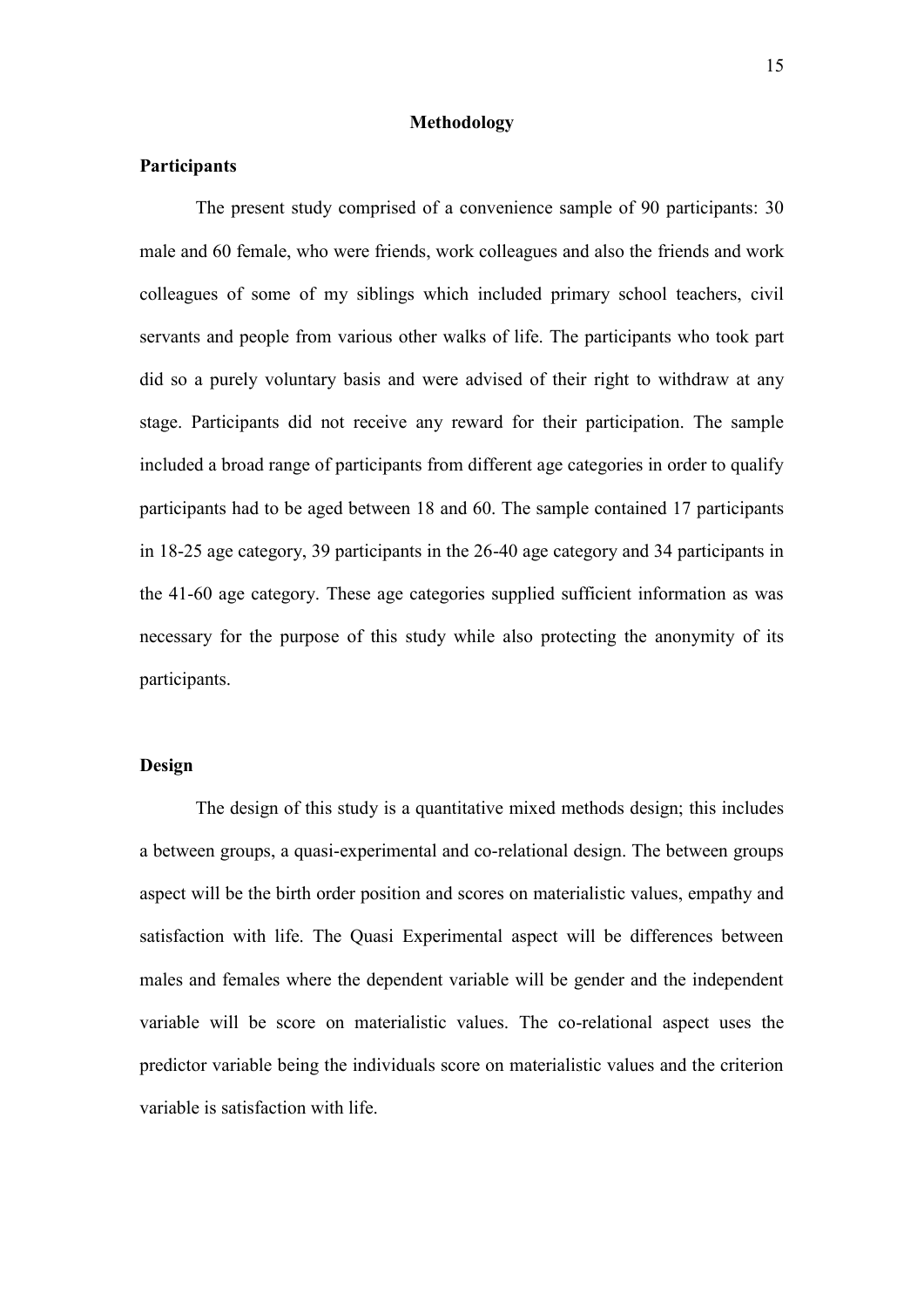# **Materials**

This study comprised the administration of a questionnaire booklet Appendix A which was an amalgamation of three separate questionnaires, The Satisfaction with Life Scale (Diener et al, 1985), was the first questionnaire in the booklet as it is the simplest and easiest to grasp, this was followed by the Multi-Dimensional Emotional Empathy Scale (Caruso & Mayer, 1998). The Aspiration Index, (Kasser & Ryan, 1996) which was the most complex of the questionnaires was the left to last as the questions in it are more thought provoking and may have been daunting for participants had it been the first questionnaire. A number of demographic questions such as gender, age category and order of birth within the family were included on the first page. A Covering note was also attached advising participant's who I am, the nature of the study, of its anonymity, and of their right to withdraw at any stage. In order to analyse the data it was necessary to have IBM SPSS statistics 21 installed on my laptop.

#### The Aspiration Index

Materialistic values were measured using the Aspiration Index (Kasser & Ryan, 1996) this is a questionnaire compiled of 42 questions each of which have two component parts. The question is asked and the participants must then rate the importance of this to them and also the likelihood that this will happen for them in the future. For example you will feel good about your level of physical fitness, How Important is it that you will feel good about your level of physical fitness and what are the chances that you will feel good about your level of physical fitness. The Aspiration Index aims to distinguish between the type of goals that are important too participants, these are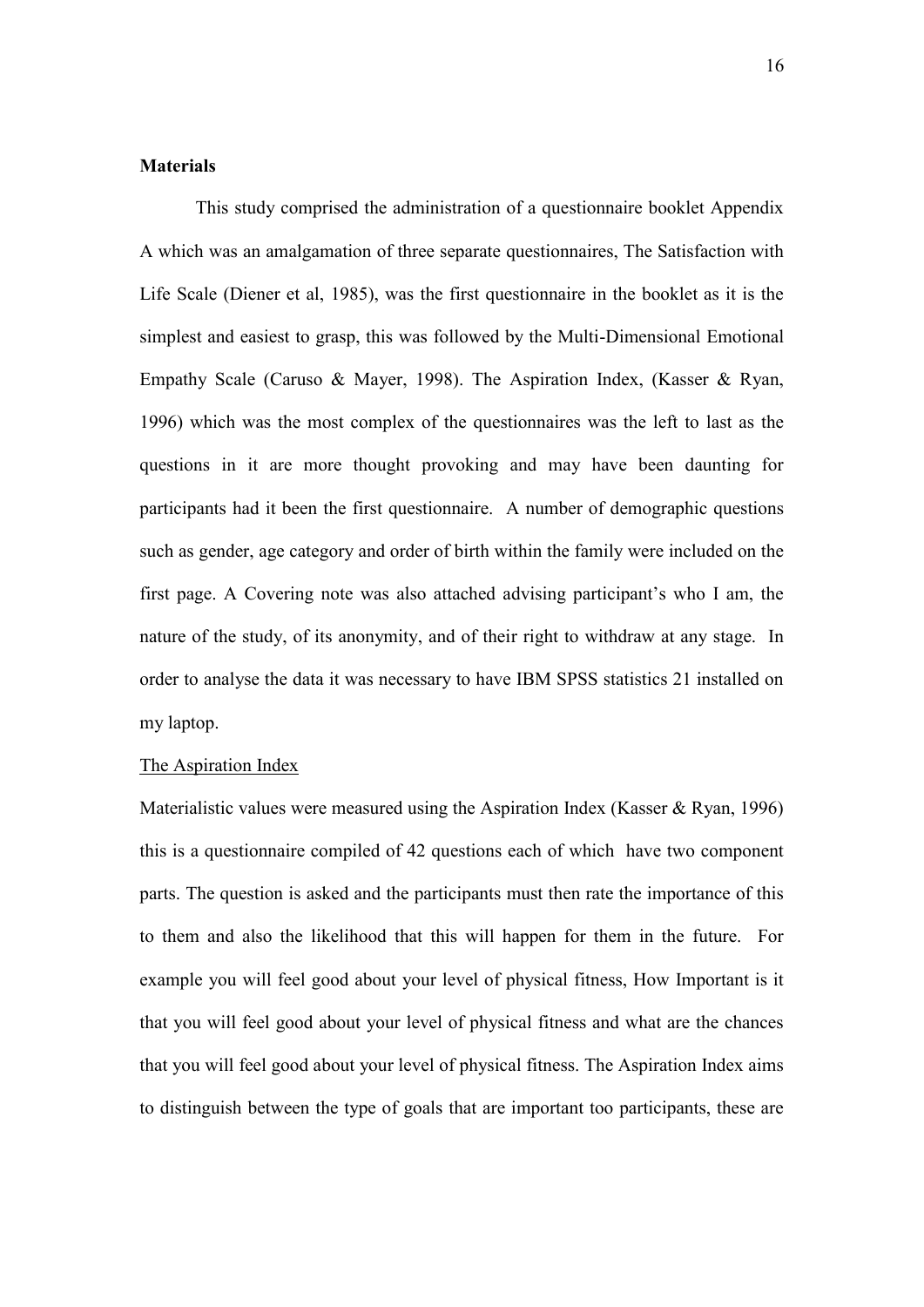extrinsic, materialistic goals such as financial success, popularity and attractiveness or intrinsic goals, such as personal growth, affiliation and community feeling.

There are seven subscales which Kasser &Ryan, (1996) identify as important to get an overall picture as to the level of intrinsic or extrinsic motivation these are community feeling, physical fitness, self-acceptance, affiliation, financial success, attractive appearance, and social recognition. Some examples of questions are, You will work for the betterment of society (community feeling) You will feel good about your level of physical fitness (physical fitness) At the end of your life, you will look back on your life as being meaningful and complete (self-acceptance) You will have people who care about you and are supportive (affiliation) You will have a lot of expensive possessions. (financial success) You will have people comment about how attractive you look. (attractive appearance) and You will do something that brings you much recognition (social recognition). When carrying out the analysis the aforementioned subcategories of aspirations were divided and a total was computed for importance, it was decided not to compute the scores for the chances.

## The Satisfaction with life scale

The Satisfaction with life scale (Diener, Emmon, Larsen, & Griffin, 1985) is a short but robust five question questionnaire, which measures global satisfaction with life; it is suitable for use with different age groups. Questions include, In most ways my life is close to my ideal and, If I could live my life over, I would change almost nothing. There are seven response options, Strongly Agree, Agree, Slightly Agree, Neither agree nor disagree, Slightly disagree, Disagree, and Strongly disagree. The highest score on the satisfaction with life scale is 31-35 which is representative of someone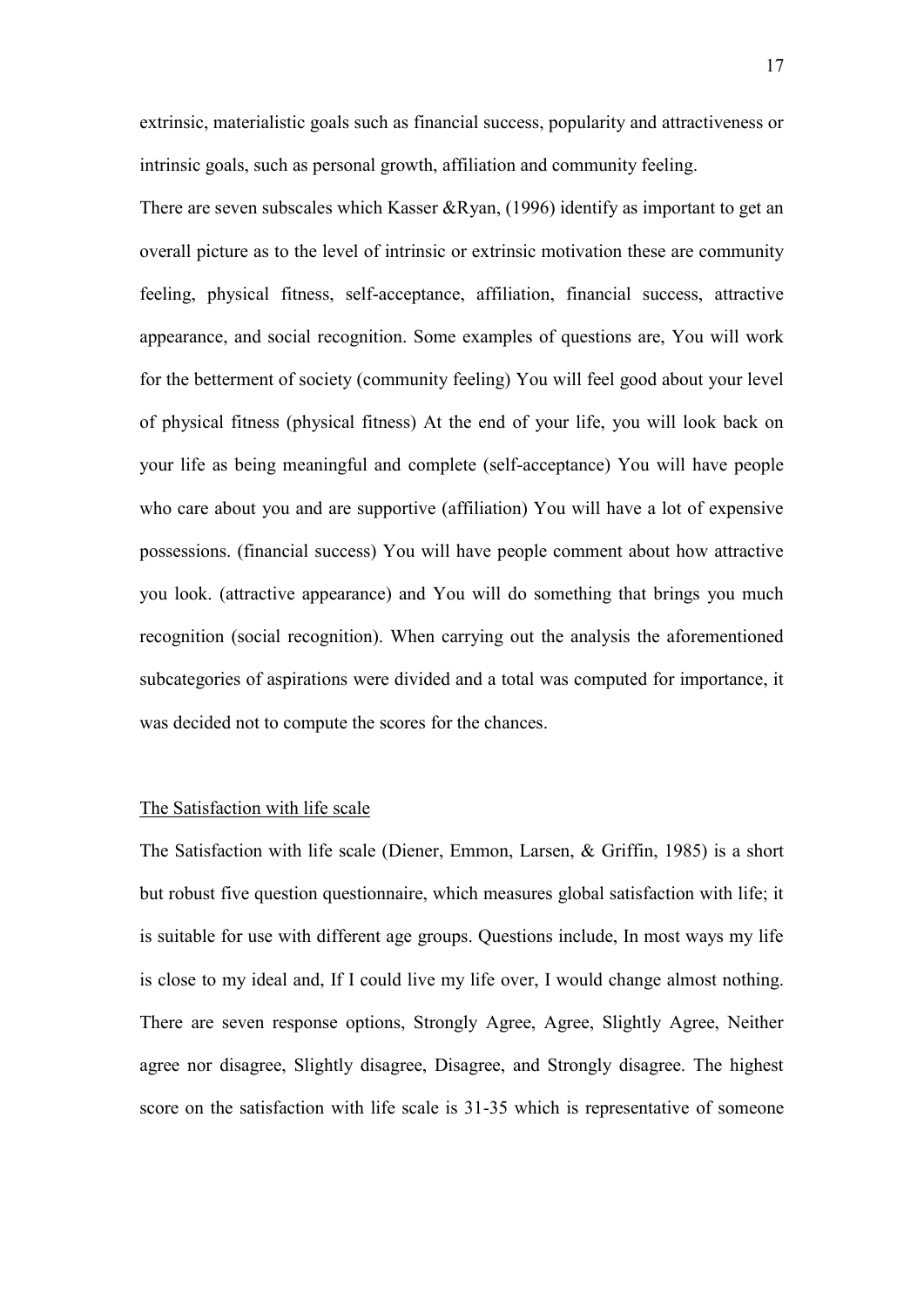who is extremely satisfied, the lowest score is 5-9 which is representative of someone who is extremely dissatisfied, a score of 20 is neutral.

#### The Multi-Dimensional Emotional Empathy Scale. 1998

Empathy was measured using the Multi-Dimensional Emotional Empathy Scale, (Caruso & Mayer,1998) their 30 question scale incorporates a number of different dimensions of empathy. These are suffering, positive sharing, feel for others, responsive crying, emotional attention, and emotional contagion. Questions which form this scale are as follows, Seeing a hurt animal by the side of the road is very upsetting (suffering). I feel happy when I see people laughing and enjoying themselves (positive sharing). Its' easy for me to get carried away by other people's emotions, (feel for others). I don't cry easily (responsive crying). I find it annoying when people cry in public (emotional attention). When I'm with other people who are laughing I join in (emotional contagion). Participants responses to the questions were either Strongly agree, Disagree, Neither Agree nor Disagree, Agree, or Strongly Agree. In carrying out the analysis it was decided to look at empathy as a total score and it was not divided into the sub-categories.

# **Procedure**

A proposal was submitted in October 2013 and it was given approval by the DBS School of Psychology Research Ethics Committee, all ethical principles were adhered to. Initially to begin collecting data it was necessary to receive permission from the manager in the office where I work in order to approach colleagues to take part. This was done at a time just after the busy Christmas when the office would not be busy and people would have time to fill in the questionnaires. When permission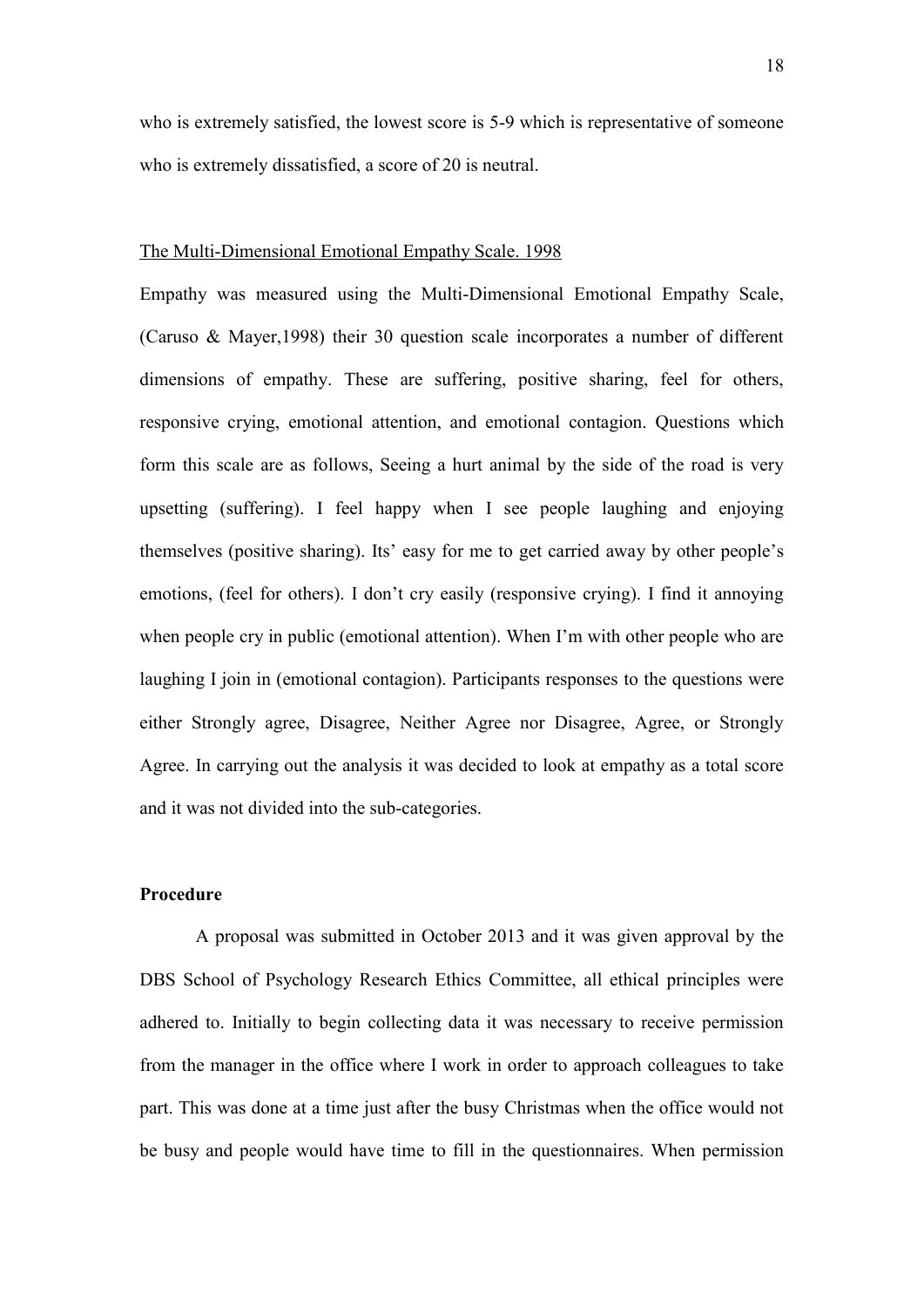was sanctioned E-mails were sent to all the staff in the office advising them that there would be questionnaires left out for them to fill in if they wished and advising them that they should complete them per the instructions and return them into a sealed box which was left out on my desk.

Participants were advised that the nature of the study was to investigate the effect of birth order in the family and associated psychological well-being, the information they supplied would be looked after anonymously and carefully and no information would be available to any third party. Various friends and family members were approached and given questionnaires to have their friends or acquaintances complete, which they could either give back to that person or send directly back to the tester. All questionnaires were amalgamated together to ensure the anonymity of all participants.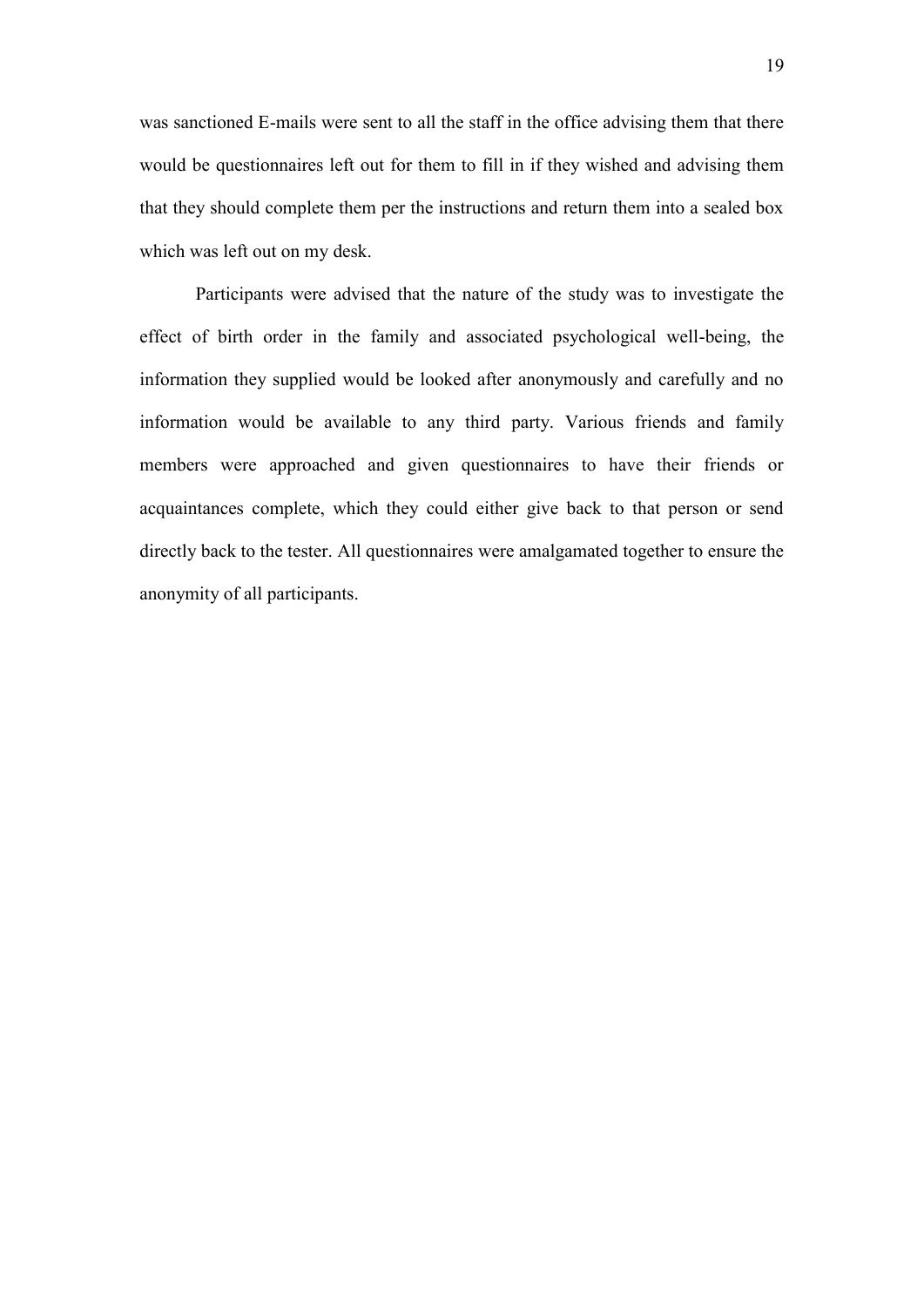#### **Results**

All data was input into SPSS Version 21 this was then recoded where necessary and total scores for the subscales were computed. Descriptive statistics such as mean and standard deviation were calculated, the normality of the data was checked for to see that it met the assumptions of using parametric tests. Inferential statistics test, such as one way analysis of variance, independent t test were carried out, a possible Pearsons' R was explored and the results were as follows.

The descriptive statistics provided the background information on the participants in the study, of the 90 participants 30 were male 33.3%, and 60 were female 66.7%. Of these 30 were oldest children 33.3%, 23 were middle children 25.6%, 23 were youngest children 25.6%, 4 were only children 4.4% and 10 classed themselves as other 11.1%. In some cases the reason they had selected other was written on the form for example a sibling was deceased, they were a twin or had step siblings.

There were three categories of age these were the 18-25 age range of which there were 17 participants or 18.9%, 26-40 of which there were 39 participants or 43.3%, and finally the 41-60 age group had 34 participants or 37.8%. Participants were asked about the number of siblings in their family this ranged from 0 siblings to 11 siblings, the mean was 3.96 siblings, the median was 4, and the mode was 3. This shows that there was a relatively even spread of participants both across age groups and from varying sizes of family, the majority of participants had 3, 4, or 5 siblings.

All participants completed three questionnaires, The Satisfaction with Life Scale (Diener et al, 1985), the Multi-Dimensional Model of Emotional Empathy (Caruso & Mayer, 1998) and The Aspiration Index, (Kasser & Ryan, 1996). The table below contains the descriptive statistics which was obtained from these measures.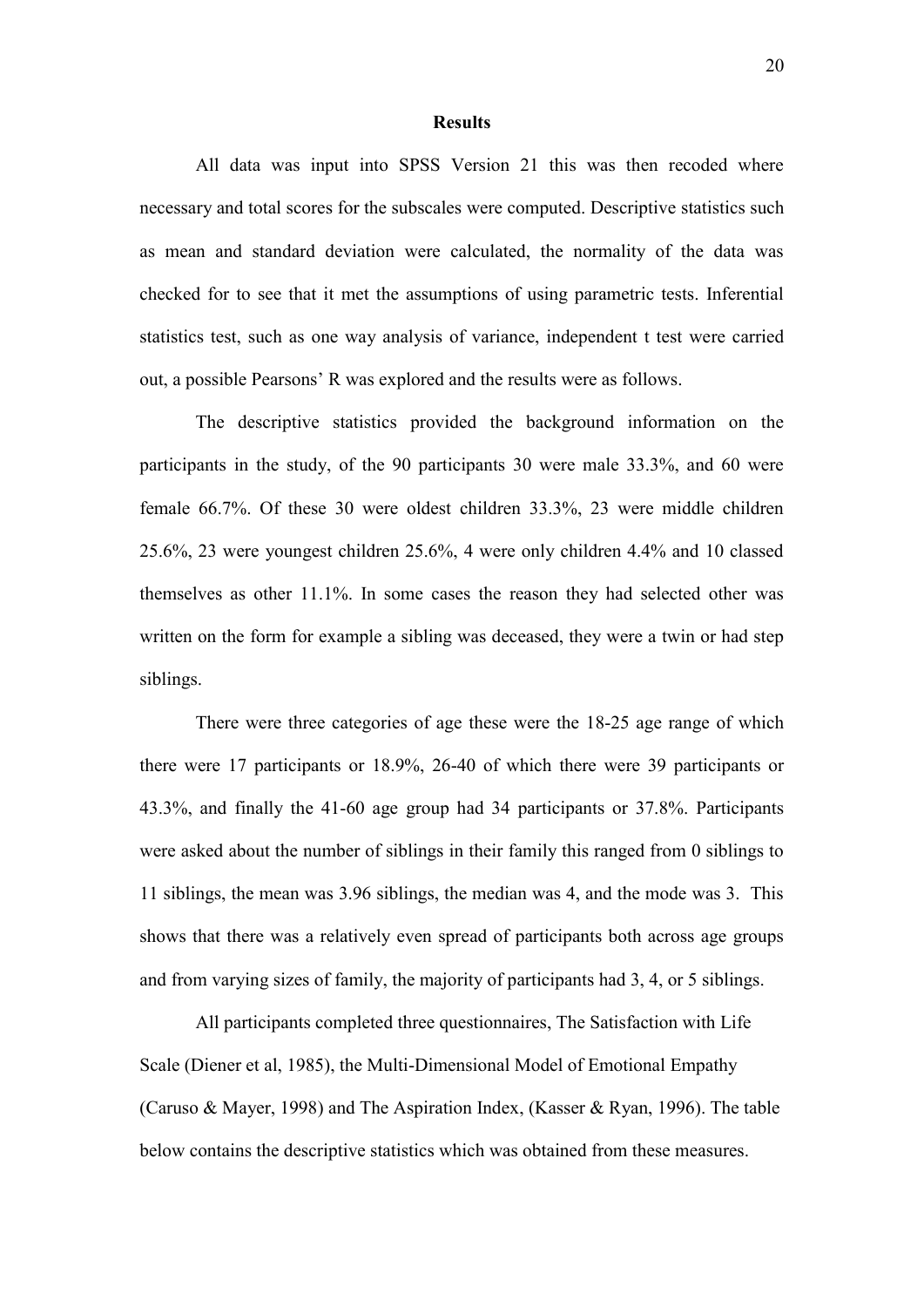|                                | N  | <b>Minimum</b> | <b>Maximum</b> | Mean    | <b>Std. Deviation</b> |
|--------------------------------|----|----------------|----------------|---------|-----------------------|
| <b>Life Satisfaction Total</b> | 89 | 8              | 35             | 24.14   | 5.86                  |
| <b>Empathy Total</b>           | 85 | 83             | 138            | 113.24  | 13.14                 |
| <b>Intrinsic Values Total</b>  | 85 | $-54$          | 5.89           | 3.14    | 1.32                  |
| <b>Extrinsic Values Total</b>  | 85 | $-7.86$        | .71            | $-4.19$ | 1.76                  |

*Table 1 – Descriptive statistics for Psychological Characteristics*

Examining the data in table 1 above, it can be seen that the minimum score for life satisfaction is 8 and the maximum is 35, the mean life satisfaction score for respondents is 24.14 which is the higher end of the Slightly Satisfied category (21- 25). The mean score for empathy is 113.24, the highest attainable score on the scale is 150: the scores in this sample for empathy therefore are relatively high. Intrinsic values include four subcategories, self-acceptance, affiliation, community feeling, and physical fitness the mean of which is 3.14. Extrinsic values which include financial success, attractive appearance and social recognition mean is -4.19 which show that overall the sample have placed a high level of importance on Intrinsic values compared with extrinsic values.

## Hypothesis 1

A between groups one-way analysis of variance was run to see if there would be a statistically significant difference between birth order and materialistic values, these have been divided into a total intrinsic score and a total extrinsic score. A Oneway analysis of variance found there was no significant difference between birth order and intrinsic values (F  $(4, 80) = 2.12$ , P  $> 0.05$ ). A One-way analysis of variance found there was no significant difference between birth order and extrinsic values (F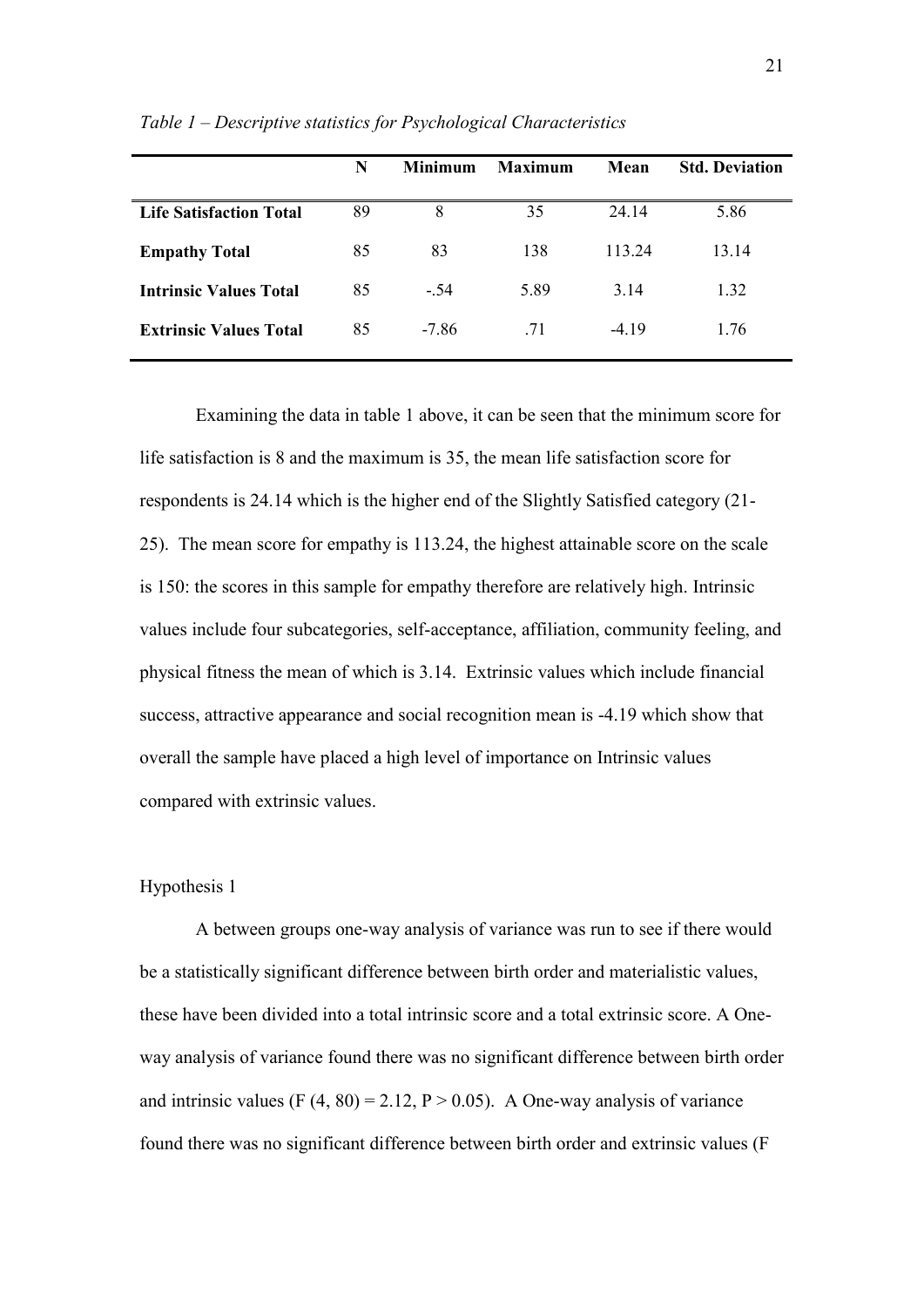$(4, 80) = 2.12$ ,  $P > 0.05$ ). Below in figure 1 is the plot of scores from extrinsic values and birth order, while the One-way analysis of variance did not yield significant results there appears to be higher scores among first born children.



*Figure 1 – Profiles the slightly higher levels of Extrinsic values which first-borns display compared with later born, only and others.* 

A One-way analysis of variance found there was no significant difference between birth order and life satisfaction (F  $(4, 84) = .317$ , P  $> 0.05$ ).

A One-way analysis of variance found there was no significant difference between birth order and empathy (F  $(4, 84) = .289$ , P  $> 0.05$ ). This is contrary to previous research findings where youngest children displayed the highest scores for empathy; in this sample it is middle children who record the highest scores on the empathy scale.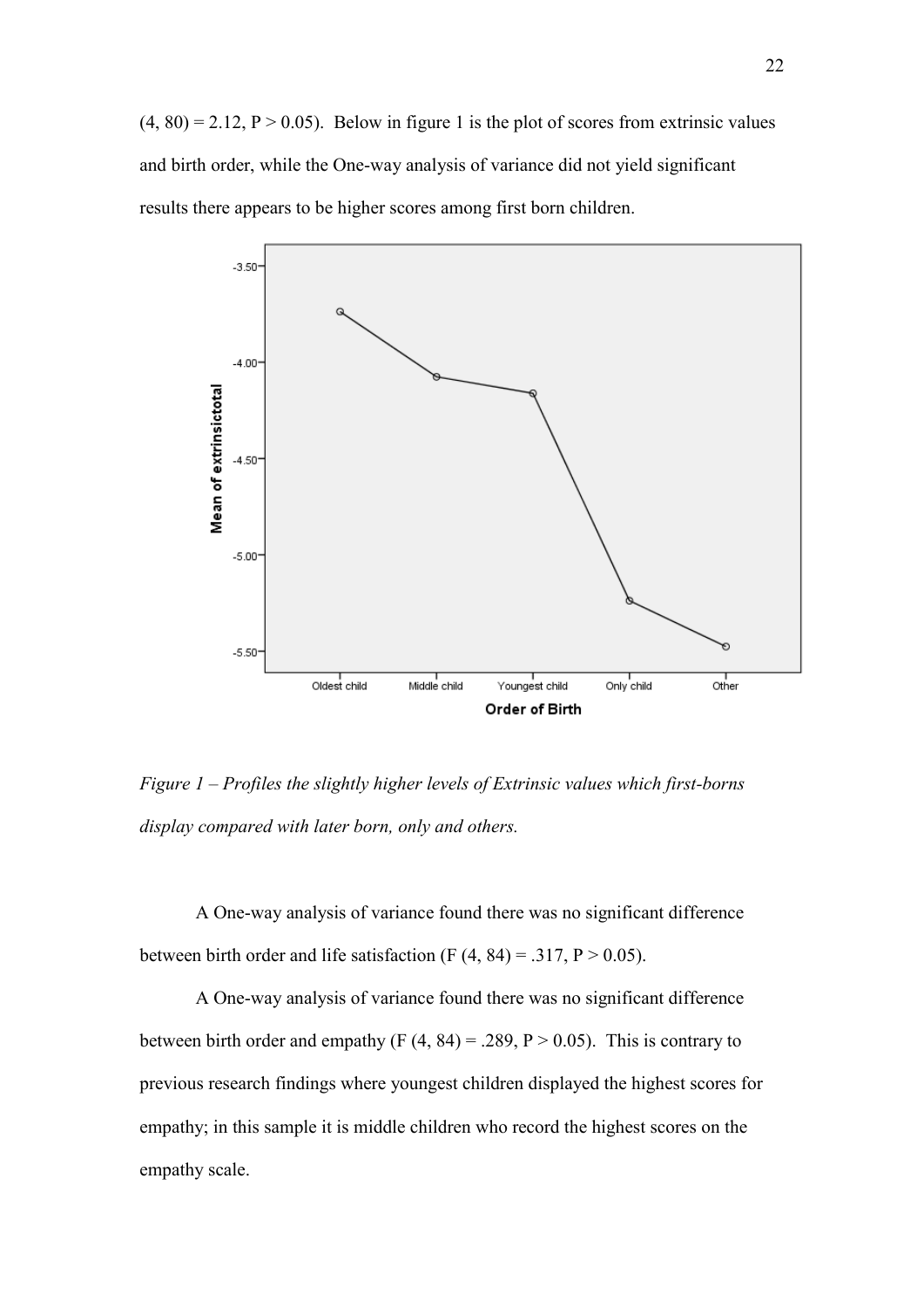*Figure 2, below shows is a plot indicating that middle born children displayed the highest score for empathy.*



Figure 2

Hypothesis 2

An independent samples t test was run to investigate hypothesis 2, that there would be significant differences between males and females on materialistic values scores. The results showed that Females (mean  $=$  -4.31, SD  $=$  1.75) were found to have higher scores on materialistic values that males (mean  $= -3.92$ , SD  $= 1.78$ ). The 95% confidence limits show that the population mean difference of the variable lies somewhere between -.42 and 1.20. An independent samples t-test found that there was no significant difference between males and females (t  $(83) = .95$ , p= .345).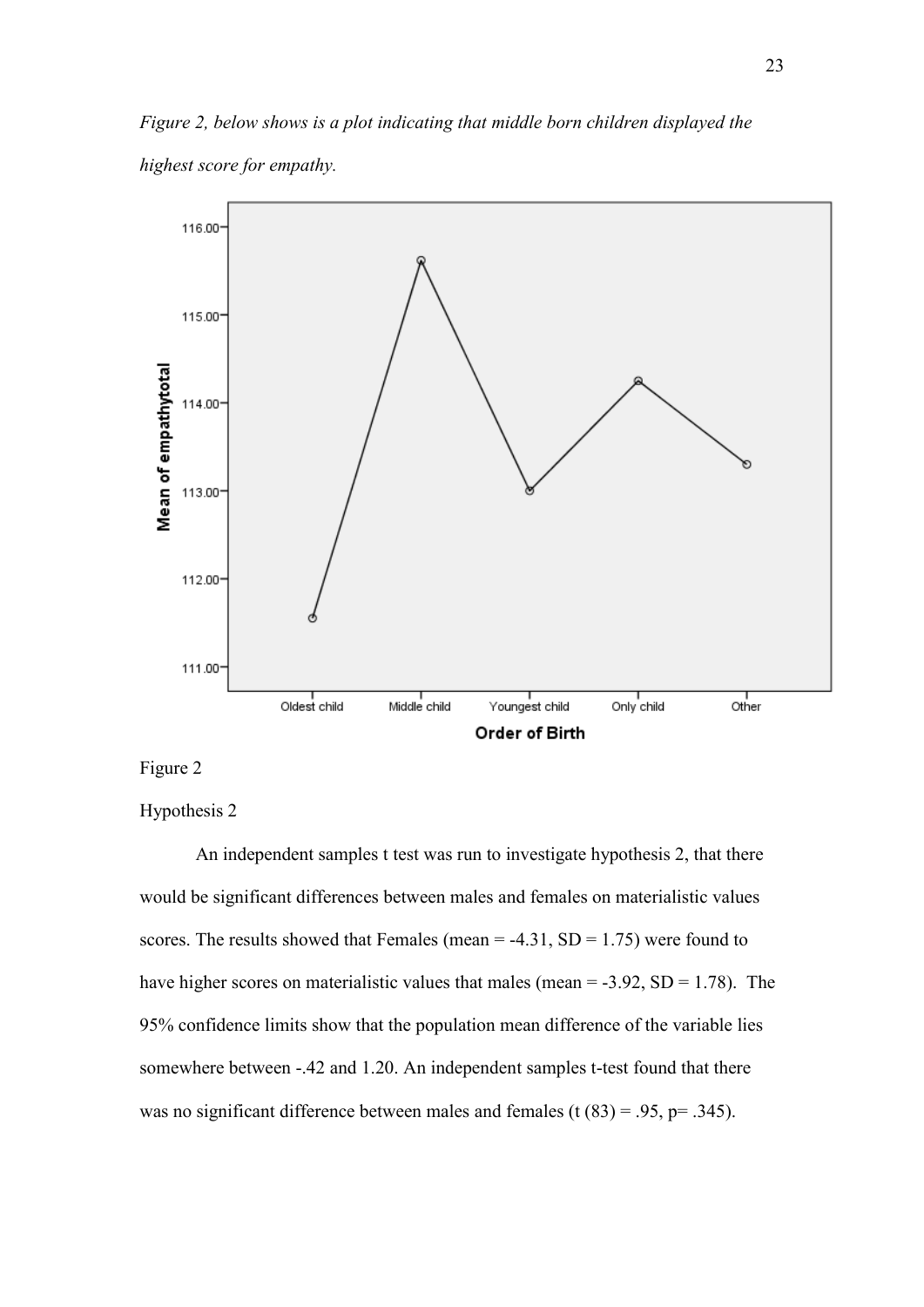*Figure 2. Below, shows the breakdown of male and female participants and the order of their birth.* 





## Hypothesis 3

To test for a relationship as proposed in hypothesis 3 between materialistic values and satisfaction with life it was necessary to run a scatter-plot this showed that there was no relationship between the variables materialistic values and life satisfaction, the R2 linear value of which was .009, it was decided therefore it was not necessary to proceed with the Pearsons correlation.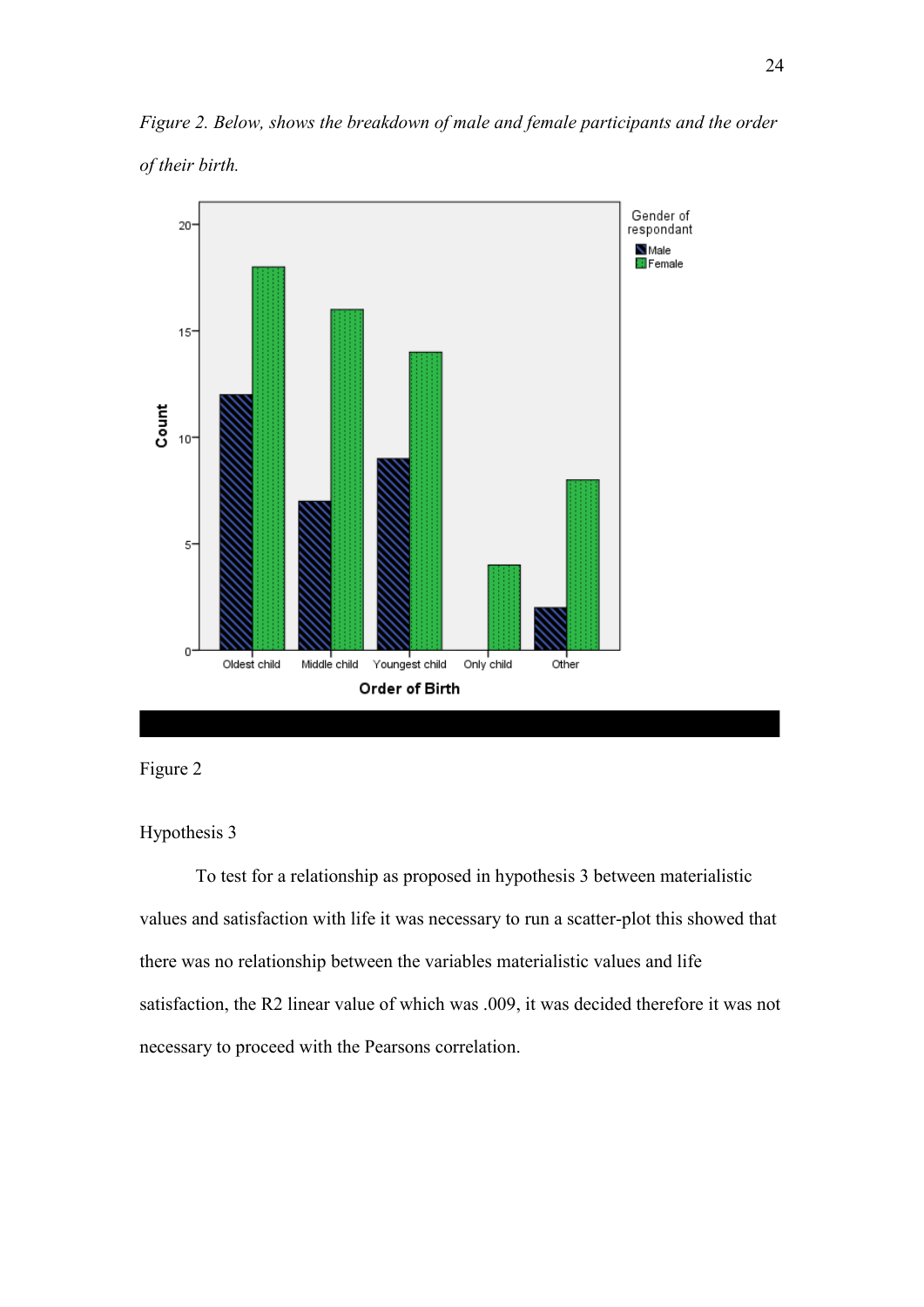*Table 2 - Below shows the mean score for the three sub-categories of Extrinsic/Materialistic Values, Financial Success, Attractive Appearance, Social Recognition and the mean scores for Satisfaction with life.* 

|                              | Oldest child | Middle child | Youngest child | Only child | Other   |
|------------------------------|--------------|--------------|----------------|------------|---------|
| <b>Financial Success</b>     | $-3.24$      | $-3.95$      | $-4.03$        | $-4.32$    | $-4.92$ |
| <b>Attractive Appearance</b> | $-1.87$      | $-2.22$      | $-2.55$        | $-3.32$    | $-3.14$ |
| Social Recognition           | $-6.09$      | $-6.04$      | $-5.90$        | $-8.07$    | $-8.36$ |
| Life Satisfaction            | 24.83        | 24.13        | 24.04          | 24.0       | 22.4    |

The data in Table 2 above show the mean score attributable to Financial Success, Attractive Appearance, and Social Recognition which are the three subcategories for Extrinsic Values, along with the mean score for Satisfaction with Life for each birth order position. While no significant relationship was found it can be seen that there are lower scores for social recognition across all birth order positions compared with financial success and attractive appearance in this sample.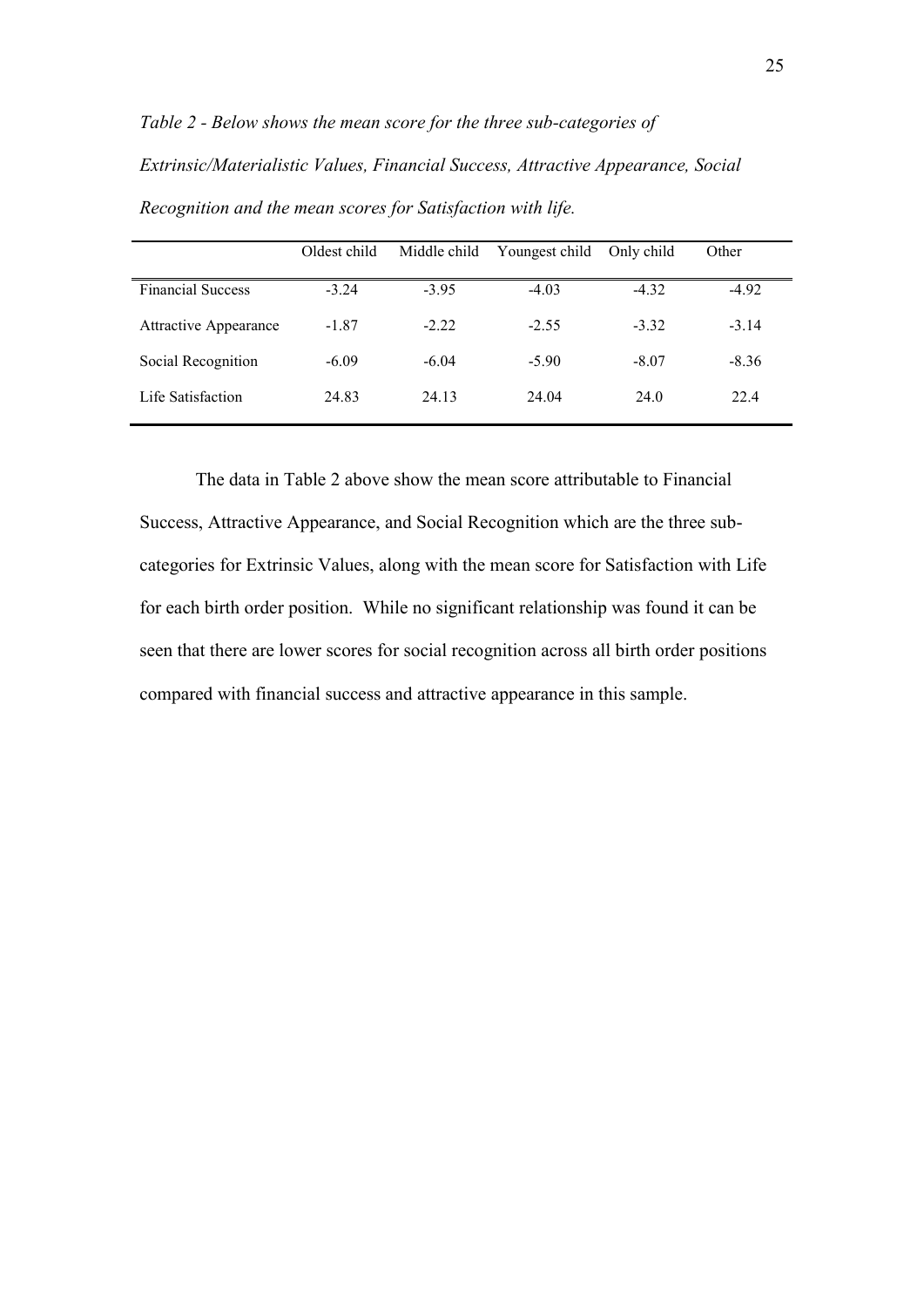#### **Discussion**

The main purpose of this study was to see whether order of birth has an influence on psychological well-being in adulthood, in particular examining the psychological characteristics, materialistic values, empathy and overall life satisfaction. There are no previous studies investigating these important variables carried out on an Irish population. The first hypothesis included three elements; firstly that there would be a significant difference between birth order position and materialistic values, secondly that there would be a significant difference between birth order position and empathy and thirdly that there would be a significant difference between birth order position and life satisfaction. The second hypothesis stated that there would be a significant difference between male and female scores for materialistic values. The third hypothesis posited that there would be a significant negative correlation between materialistic values, and satisfaction with life.

#### **Findings and Hypothesis 1**

 The first element of Hypothesis 1, that there would be a significant difference between birth order positions and materialistic values, was not supported in the current study when a one-way analysis of variance was conducted it found that there was no significant difference. This was contrary to previous research in the U.S., Zemanek & Claxton, (2000), which found that older children showed lower levels of materialistic values compared with other birth order positions. Cultural differences could play a part in these results as the participants were all from the South-West of the U.S., and participants consisted exclusively of university alumni could have had a bearing on the results in this study. Future research could look at the Ahuvia and Wong, (2002) findings discussed in the introduction, which broke materialism into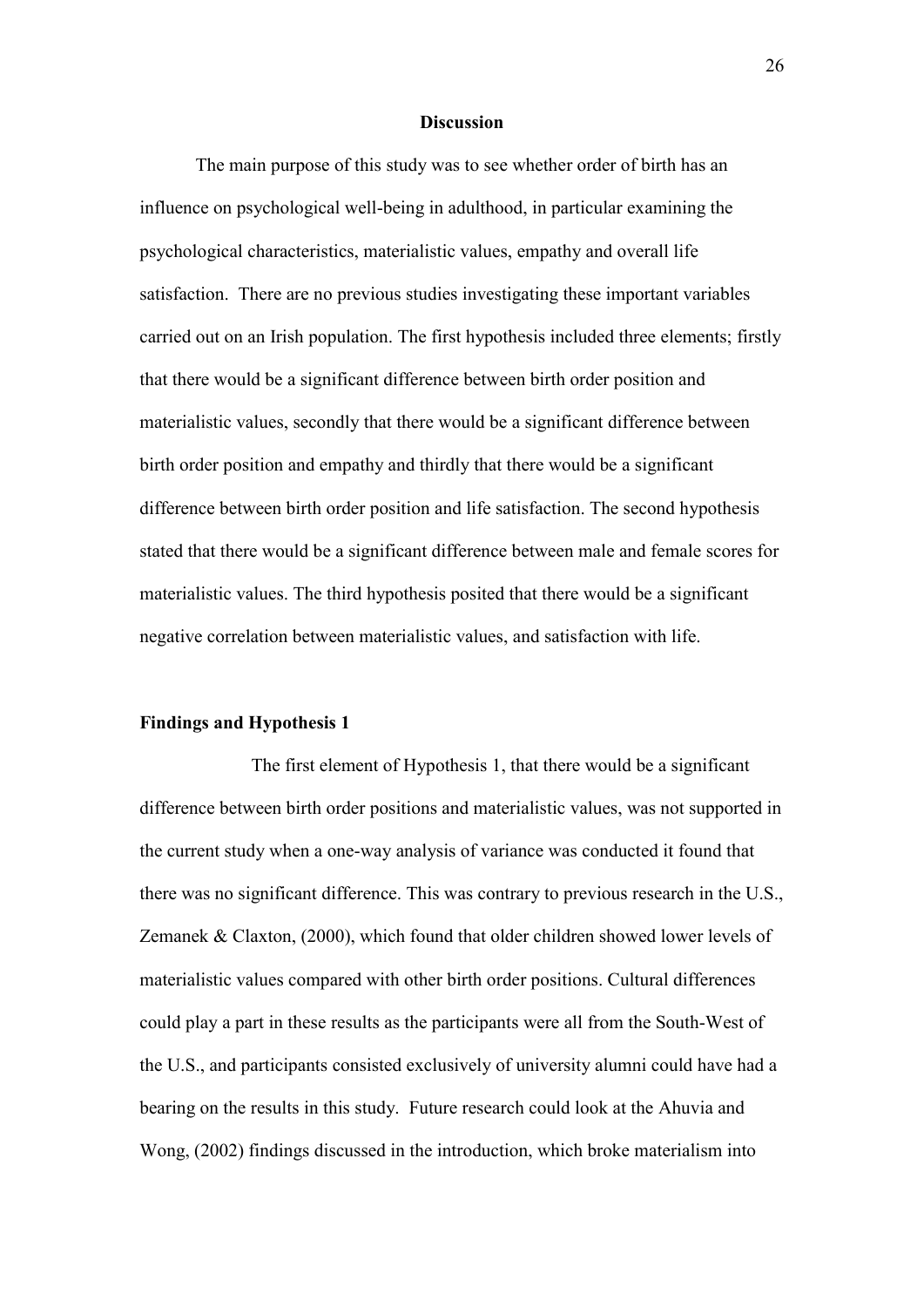two subcategories of materialism they found support for a connection between personality materialism and felt formative deprivation. Adler also posited that developmental insecurities can arise in childhood due to the birth order position. These developmental insecurities can also be a cause of materialistic values (Kasser, 2008).

The second element of Hypothesis 1, was that there would be a significant difference between birth order and empathy, this was also not supported when a oneway analysis of variance was conducted. Previous research had found that first born children had lower scores for empathy than other birth order positions, Stotland and Dunn (1963). While this research is quite old more current research found that rather than empathy being viewed as a singular component it is best measured by dividing into three components, emotional contagion, emotional disconnection and cognitive empathy using the Basic Empathy Scale (Carre et al, 2013). For the purpose of this study a total empathy score was calculated rather than it being broken down to separate components as discussed in the methodology. Future research could investigate empathy as discussed above by separating it into three components rather than a singular variable.

 The third element of Hypothesis 1 was that there would be a significant difference between birth order position and life satisfaction, again this was unsupported by a one-way analysis of variance. Previous research has shown there to be evidence of a relationship with birth order position and life satisfaction In a study to investigate birth order and happiness Allred & Poduska,(1988) found that last born male and female children showed the lowest scores in happiness. Therefore the null hypothesis could not be rejected for any of the aspects of hypothesis 1.

27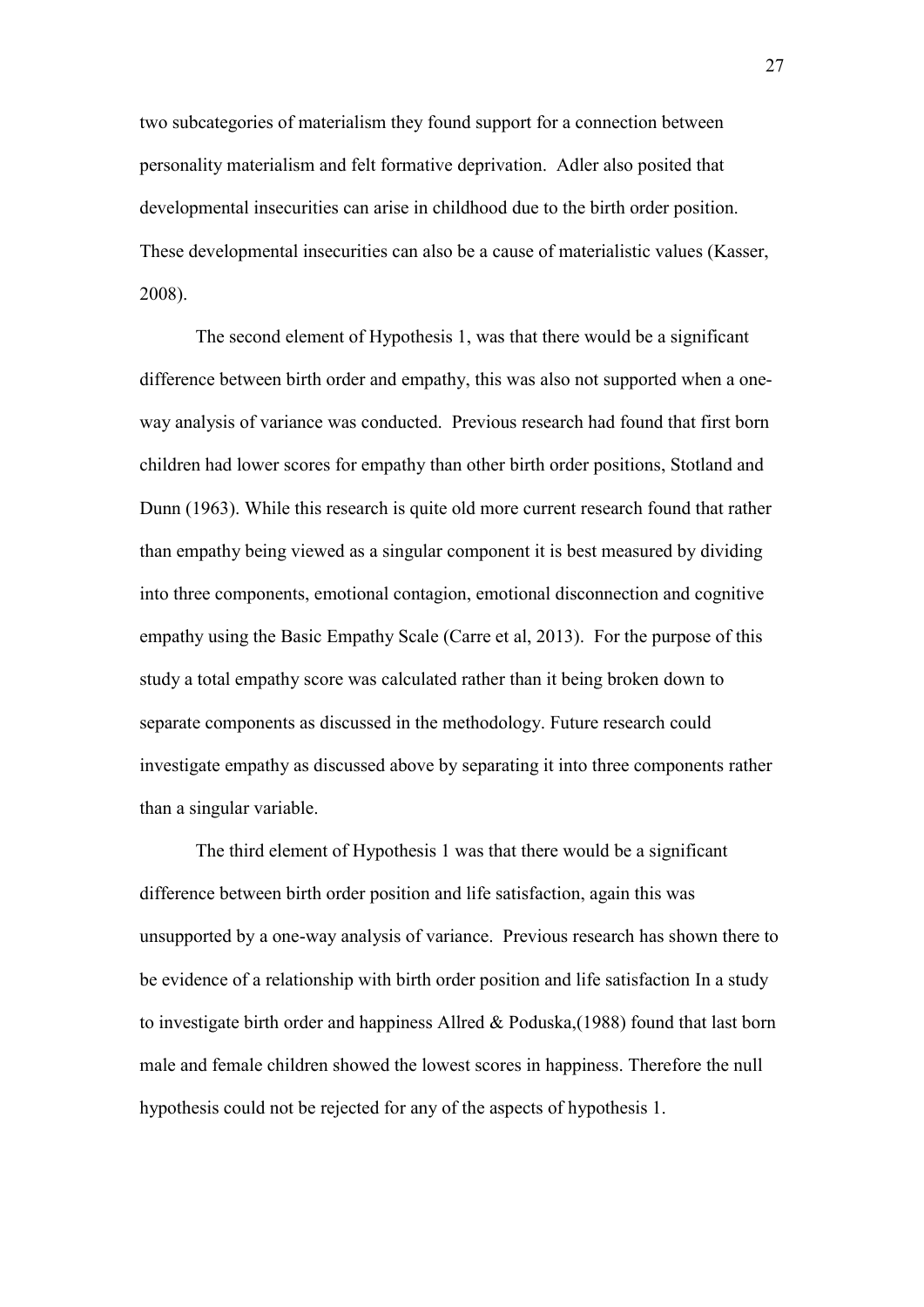Hypothesis 2

The second hypothesis predicted that there would be a significant difference between males and females in relation to materialistic values, previous research had found that males scored significantly higher on materialistic values. This was not found to be the case as an independent t-test was carried out on these variables and the results showed there to be no significant difference between males and females in relation to materialistic values. As discussed in the introduction a current study by Segal and Podoshen, (2013) of 1180 Americans living in four North-eastern states found that males scored significantly higher than females on materialistic values. It should be noted that there were twice as many females as there were males in the sample (m=30, f=60), so it is possible that this gender imbalance could have had an impact on the results.

## Hypothesis 3

The third hypothesis predicted that there would be a significant negative correlation between materialistic values and life satisfaction. A multitude of research has found evidence of a significant negative correlation between these variables. Kasser & Ryan (1993) found that valuing aspirations for financial success more than intrinsic values are associated with lower well-being. And more currently Kasser, (2002) found that when people believe materialistic values are important they report less happiness and more distress and have poorer interpersonal relationships. His research on needs theory has found that basic psychological needs are left unfulfilled when behaviour is driven by the pursuit of materialistic goods, as they do not satisfy basic human needs for security, personal freedom or interpersonal connectedness.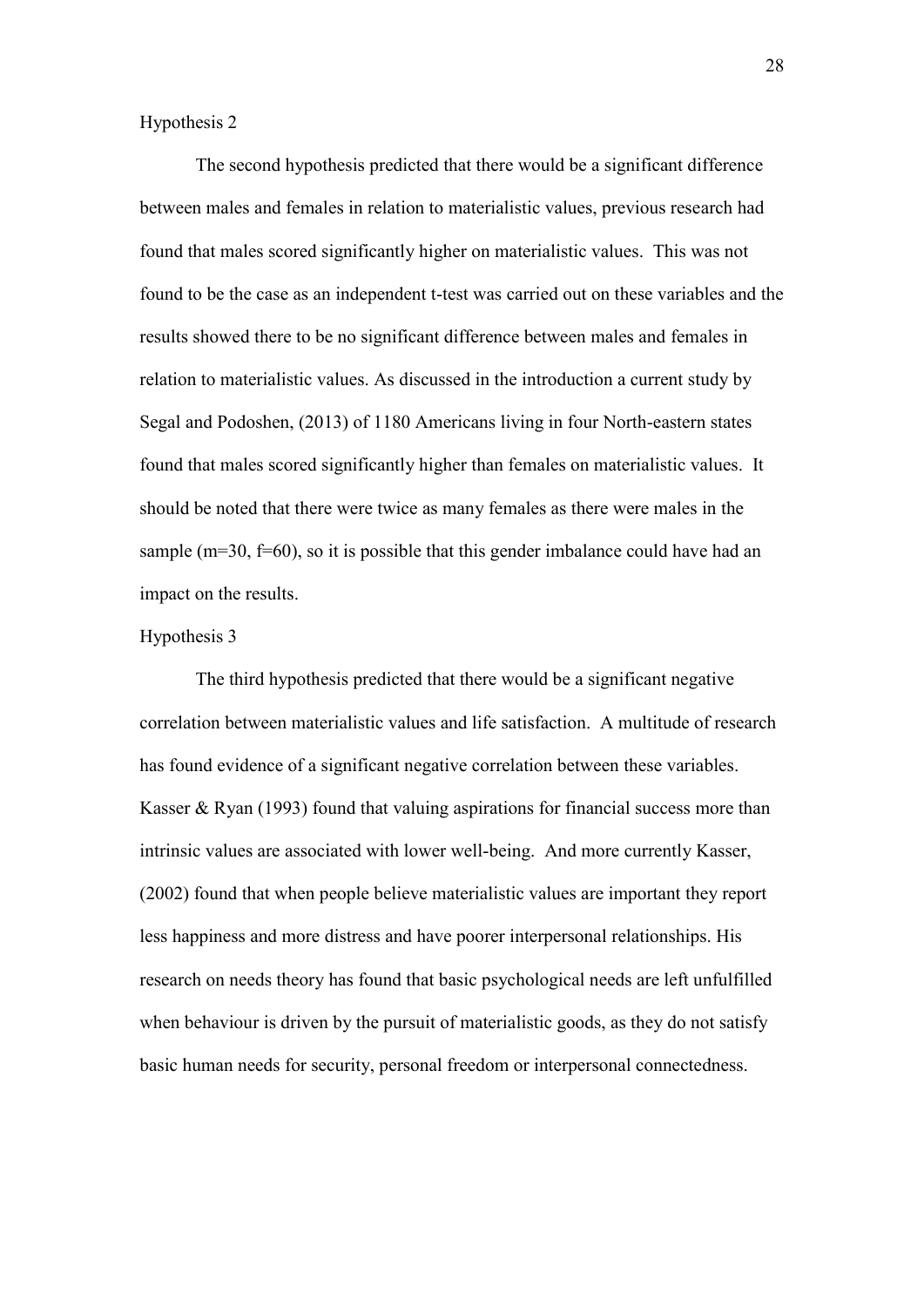#### **Strengths and Weaknesses**

While this study had many strengths which will be discussed it was not without its limitations, some of which may have contributed to the results proving to be non-significant. One such limitation was the use of Actual Birth Order (ABO) rather than Psychological Birth Order (PBO), while operating within the confines of this type of study it is hard to establish a PBO without asking more detailed questions and using a more complex methodology. The benefits of using the ABO were discussed earlier in the introduction and previous research shows that relationships have been found in previous birth order studies, the effect size is more substantial and the results are more meaningful when using the PBO rather than the ABO, (Stewart, 2012). It is possible had this study been able to assess the participants PBO rather than ABO the results may have been different.

Another difficulty which presented during the researching stage of this study was the lack of previous research measuring the same variables. While there is an abundance of previous research in the area of birth order and other various psychological variables, namely academic achievement, and materialistic values compared with other variables there has not been anything done to measure these variables simultaneously in the one study. Therefore while strengths of this study include its unique nature, using an Irish sample, to compare these variables this in itself raised difficulties when trying to formulate hypothesis and ultimately being unable to reject the null hypothesis for any of the three hypotheses which were predicted.

Blended families are another familiar facet of modern day Ireland which was not looked at when conducting this research and which could be considered another limitation of this study. Where parents have separated, are with new partners who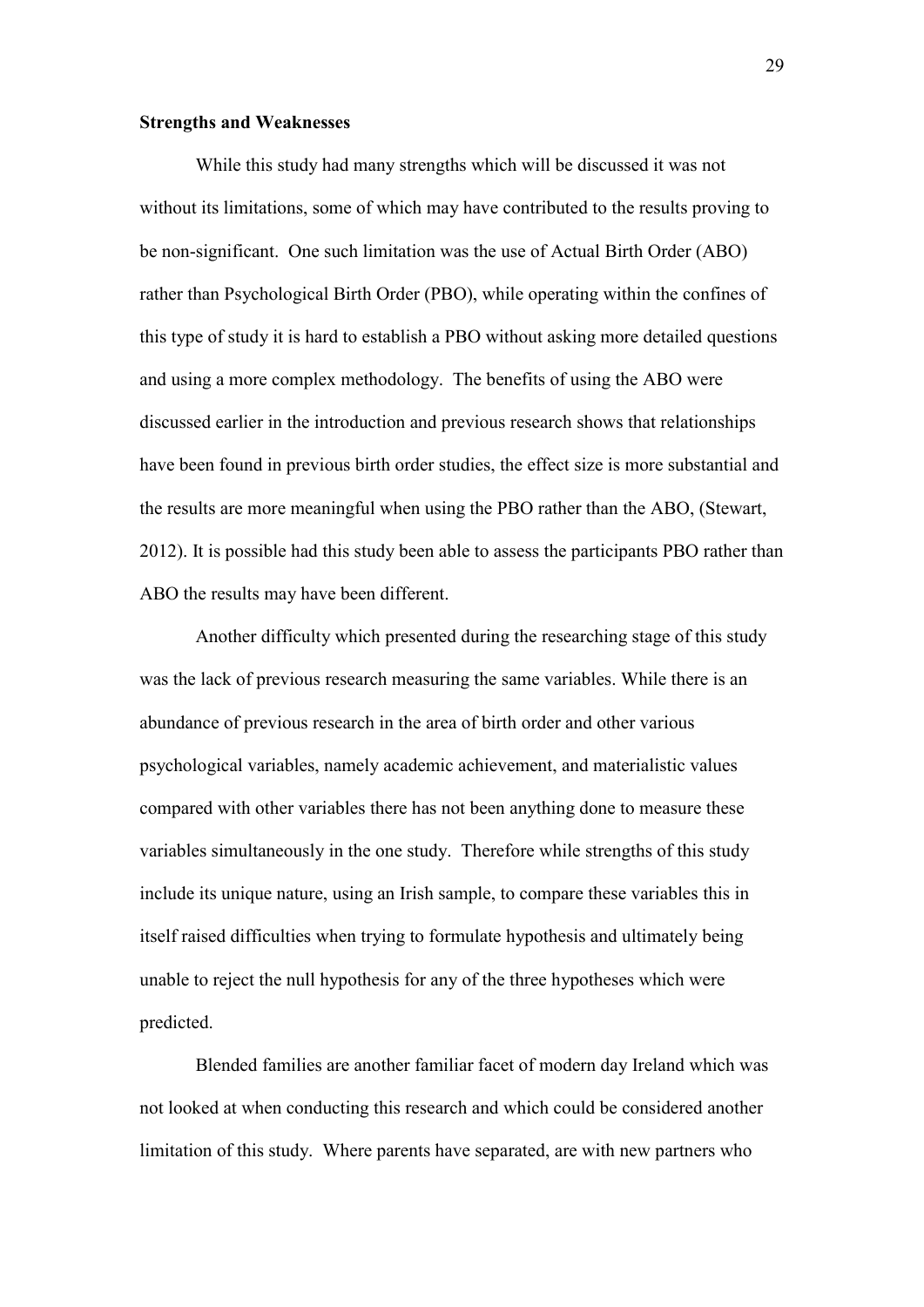may have children also as new additions which change the dynamics of a family could also have an implications where birth order is concerned. Future research should incorporate this when looking at birth order as it could have an impact on results if participants are the oldest child in their own genetic family and are at a later stage joined with another family where they are perhaps no longer the oldest.

A further limitation which arose during the study was some ambiguity with Question 3 in the questionnaire booklet which was worded, what is the order of birth in your family Oldest child, Middle child, Youngest child, Only child, and Other. This caused confusion for some people as a number of participants asked did middle child only refer to people who are in the actual middle of their family, for example the second child in a family of three, or the third child in a family of five. For the purpose of the study, middle children were considered to be any child born between the first and the last, and it cannot be said with certainty the amount of other participants who may also have been confused by this question.

The final questionnaire in the booklet was The Aspiration Index (Kasser  $\&$ Ryan, 1996) this is quite an extensive 42 question questionnaire which has high reliability and validity and is a good measure of materialistic values. This can be seen a strength of this study due to the comprehensive questions but also may have posed difficulty for the participants when completing it as it is lengthy and time-consuming. The questions were divided into two dimensions as discussed in detail in the methodology section. The importance to the participant that they obtain the aspiration and the chances that they are likely to obtain it, for the purpose of this study the chances part was not scored. As participation in the study was purely on a voluntary basis and no pressure was put on any participants to partake, the type of people who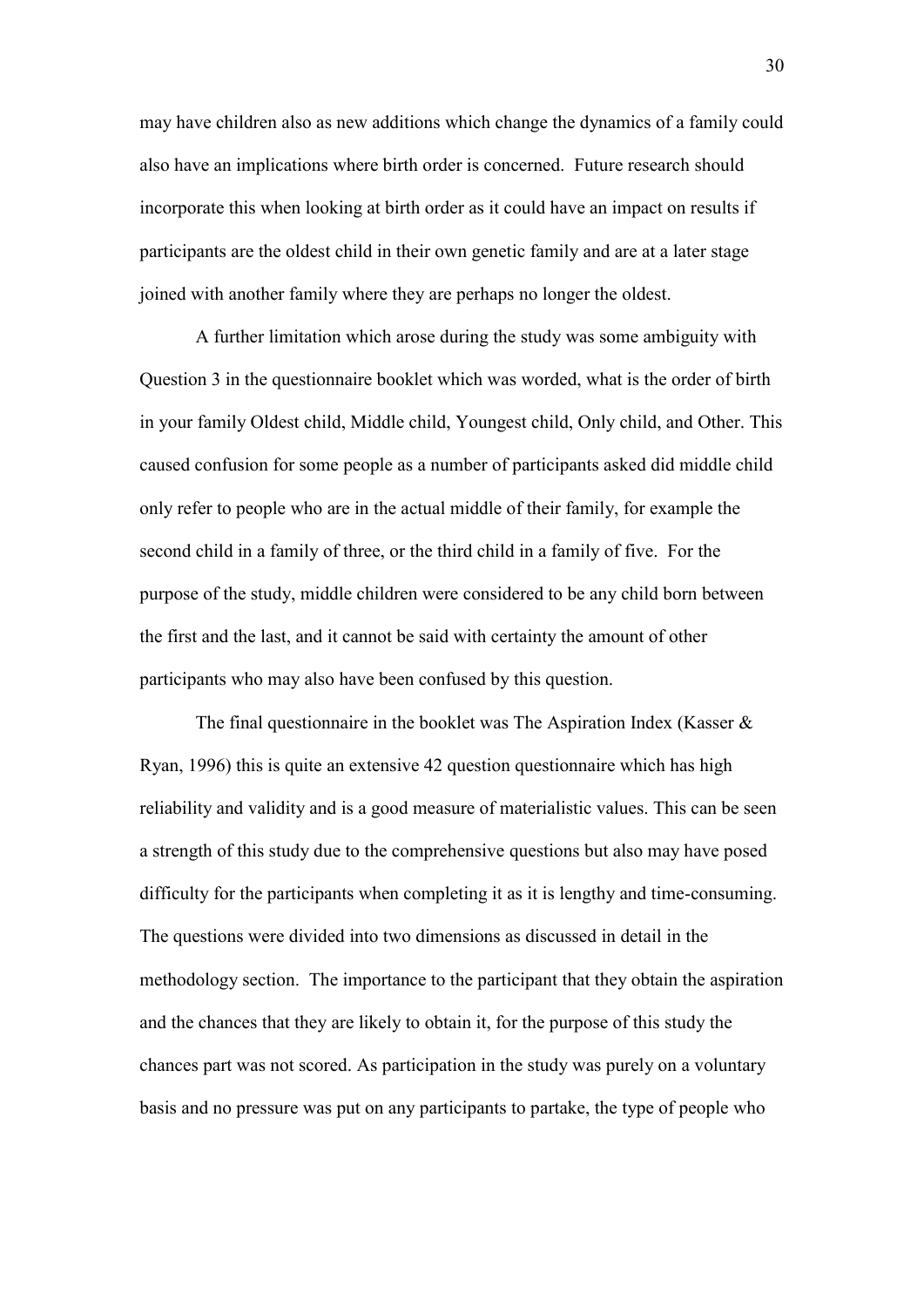agreed to give their time are perhaps not by their nature governed by extrinsic or materialistic values.

A further strength of the study was that there was a wide diversity of participants which were not limited to college students as some previous studies have done. There was also a representative sample from the various birth order positions 30 were oldest children, 23 were middle children, 23 were youngest children, 4 were only children, and 10 classed themselves as other. There was a wide-ranging of ages between 18-60 in the sample and relatively even number of participants in each category. The sample contained 17 participants in 18-25 age category, 39 participants in the 26-40 age category and 34 participants in the 41-60 age category. The study was also thoroughly thought out and planned, from the timing of the questionnaires being administered to the selection of participants; members of testers own family were excluded from participating due to them being from a large family which may have affected results.

Future research could look at the dynamics of the family, whether the participant is the third in the family but perhaps the first born son could have an impact on birth order, or whether an individual is the only girl in a family of boys. It would be helpful if the age spread between the siblings was ascertained what affect this could have on results, as a child who is five or six years old is not going to be as impacted by the arrival of a new sibling as a younger child would be (Eckstein, Aycock, Sperber, McDonald, Van Wiesner, Watts, & Ginsburg, 2010). As participation in this study was purely voluntary perhaps people who were inclined to give their time and participate in it, are perhaps not by their nature driven by materialistic or extrinsic values.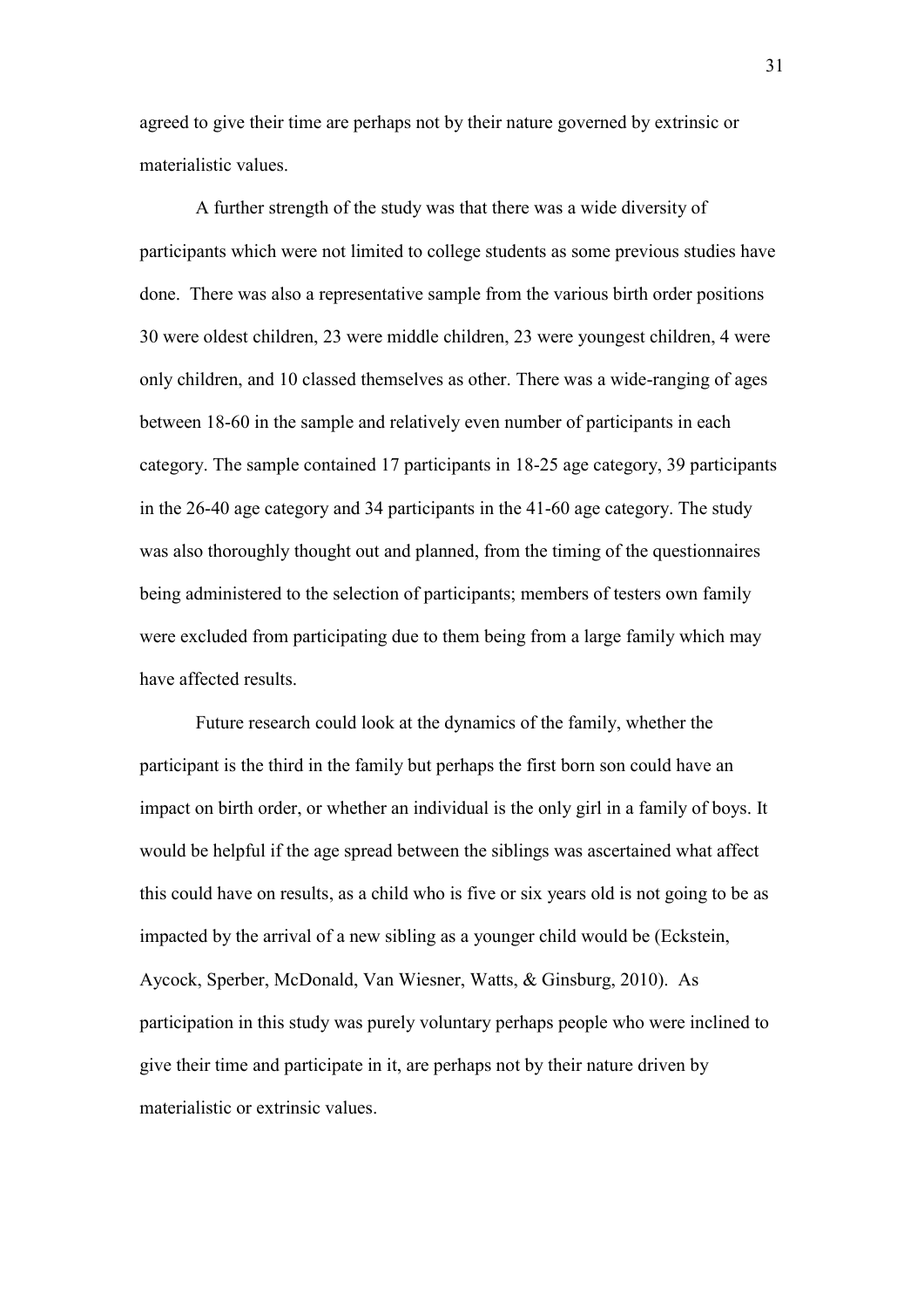In conclusion, the aim of this study was to examine whether birth order was a good predictor of certain psychological variables, namely, materialistic values, empathy, and life satisfaction. The measurement of the variables was achieved by utilising a number of questionnaires which are widely used and accepted as reliable and valid measures, that is, The Satisfaction with Life Scale (Diener, Emmons, Larsen & Griffin, 1985) as a measure of life satisfaction, The Multi-Dimensional Model of Emotional Empathy (Caruso & Mayer, 1998) as a measure of empathy and The Aspiration Index (Kasser & Ryan, 1996) as a measure of Materialistic Values. The questionnaires were administered to a convenience sample of 90 participants, resulting analysis found there to be no significant difference between birth order, gender, and materialistic values, empathy and life satisfaction. This said it would be premature at this stage to say that birth order does not therefore have any impact on these psychological characteristics and perhaps a future study which has rectified some of the weaknesses and limitations outlined could bring about different results.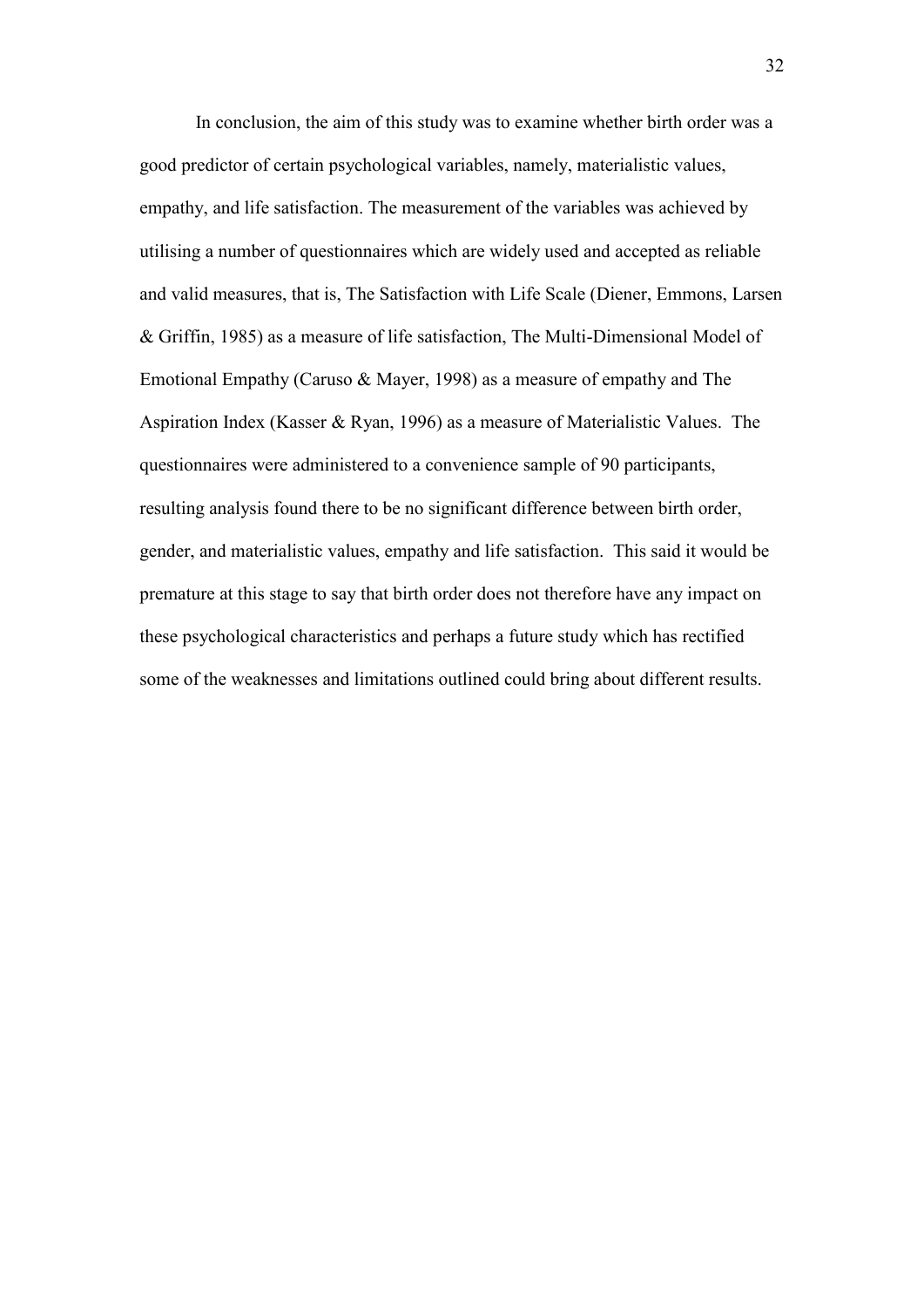#### **References**

- Allred, G., & Poduska B.E., (1988) Birth order and happiness: A preliminary study. Individual Psychology: *Journal of Adlerian Theory, Research & Practice* retrieved 11<sup>th</sup> Feb 2014 from PsycINFO Database
- Ansbacher, H.L., & Ansbacher, R.R., (1956) The Individual Psychology of Alfred Adler. Oxford, England
- Brickman. P., Coates, D., & Janoff-Bulman, R. (1978) Lottery winners and accident victims: Is happiness relative? *Journal of Personality and Social Psychology* 36, 917-927, Retrieved from PsycARTICLES 1<sup>st</sup> February 2014
- Carre, A Stefaniak,N D'Ambrosio, F., Bensalah, L., & Besche-Richard, C., (2013) The Basic Empathy Scale in Adults (BES-A) Factor structure of a revised form. Psychological Assessment Retrieved from PsycArticles 4<sup>th</sup> Feb 2014
- Caruso D.R., & Mayer J.D. (1998) A Measure of Emotional Empathy for adolescents and adults, Unpublished Manuscript
- Diener, E., Emmons, R. A., Larsen, R. J., & Griffin, S. (1985). The Satisfaction with Life Scale. *Journal of Personality Assessment*, 49, 71-75.
- Eckstein, D., Aycock, K. J., Sperber, M. A., McDonald, J., Van Wiesner, V., Watts, R. E., & Ginsburg, P. (2010). A review of 200 birth-order studies: Lifestyle characteristics. *The Journal of Individual Psychology*, *66*(4), 408-434.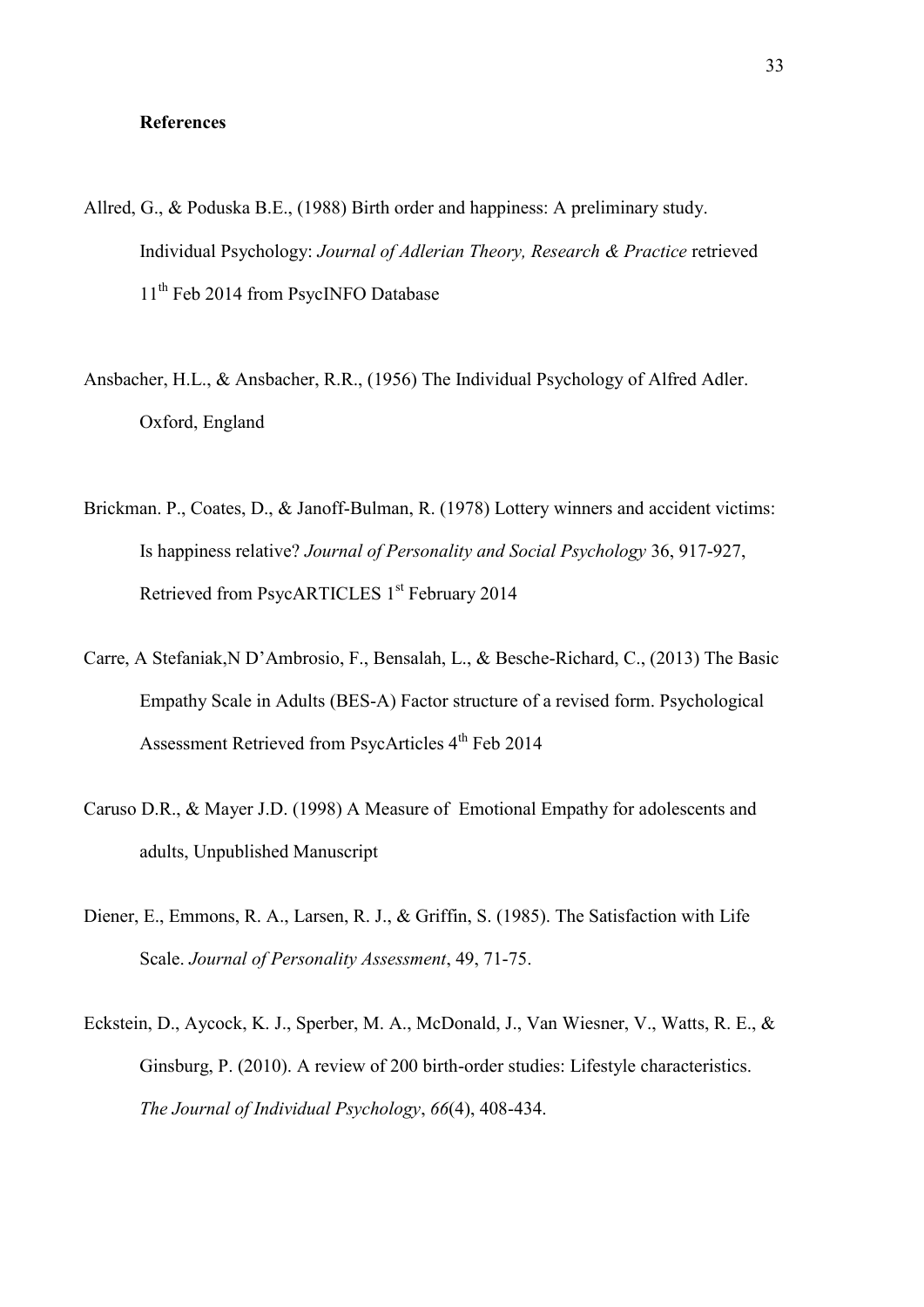- Eckstein, D., & Kaufman, J.A. (2012). The Role of Birth Order in Personality: An Enduring Intellectual Legacy of Alfred Adler. *Journal of Individual Psychology, 68(1), 60-74*  Retrieved from Academic Search Complete 9<sup>th</sup> March 2014
- Herrera, N.C., Zajonc, R.B., Wieczorkowska, G., & Cichomski, B., (2003), Beliefs about birth rank and their reflection in reality. Journal of Personality And Social Psychology, 85(1), 142-150, doi: 10.1037/0022-3514.85.1.142
- Kamineni, R. (2005). Influence of materialism, gender and nationality on consumer brand perceptions. Journal of Targeting, Measurement & Analysis For Marketing, 14(1),25- 32. Retreived from Business Source Complete  $16<sup>th</sup>$  March 2014
- Kasser, T., Ryan, R.M., & Sameroff, A.J., (1995) The relations of maternal and social environments to late adolescents' materialistic and prosocial values, Development Psychology. Retrieved from PSYC Articles 10<sup>th</sup> February 2014
- Kasser, T., Ryan A., (1996) Aspiration Index Retrieved from [http://faculty.knox.edu/tkasser/aspirations.html 22nd Oct 2013](http://faculty.knox.edu/tkasser/aspirations.html%2022nd%20Oct%202013)
- Kasser, T., (2002) *The high Price of Materialism* Cambridge, MA: M.I.T. Press.
- Kasser, T., (2008) Pain and Insecurity, Love and Money. *Psychological Inquiry,* 19(3/4), 174-178. doi: 10.1080/10478400802592331.
- Polak, E. L., & McCullough, M. E. (2006). Is gratitude an alternative to materialism?. *Journal Of Happiness Studies*, *7*(3), 343-360. doi:10.1007/s10902-005-3649-5
- Ryckman R.M. (2008) Theories of Personality Ninth Edition, Thomson Wadsworth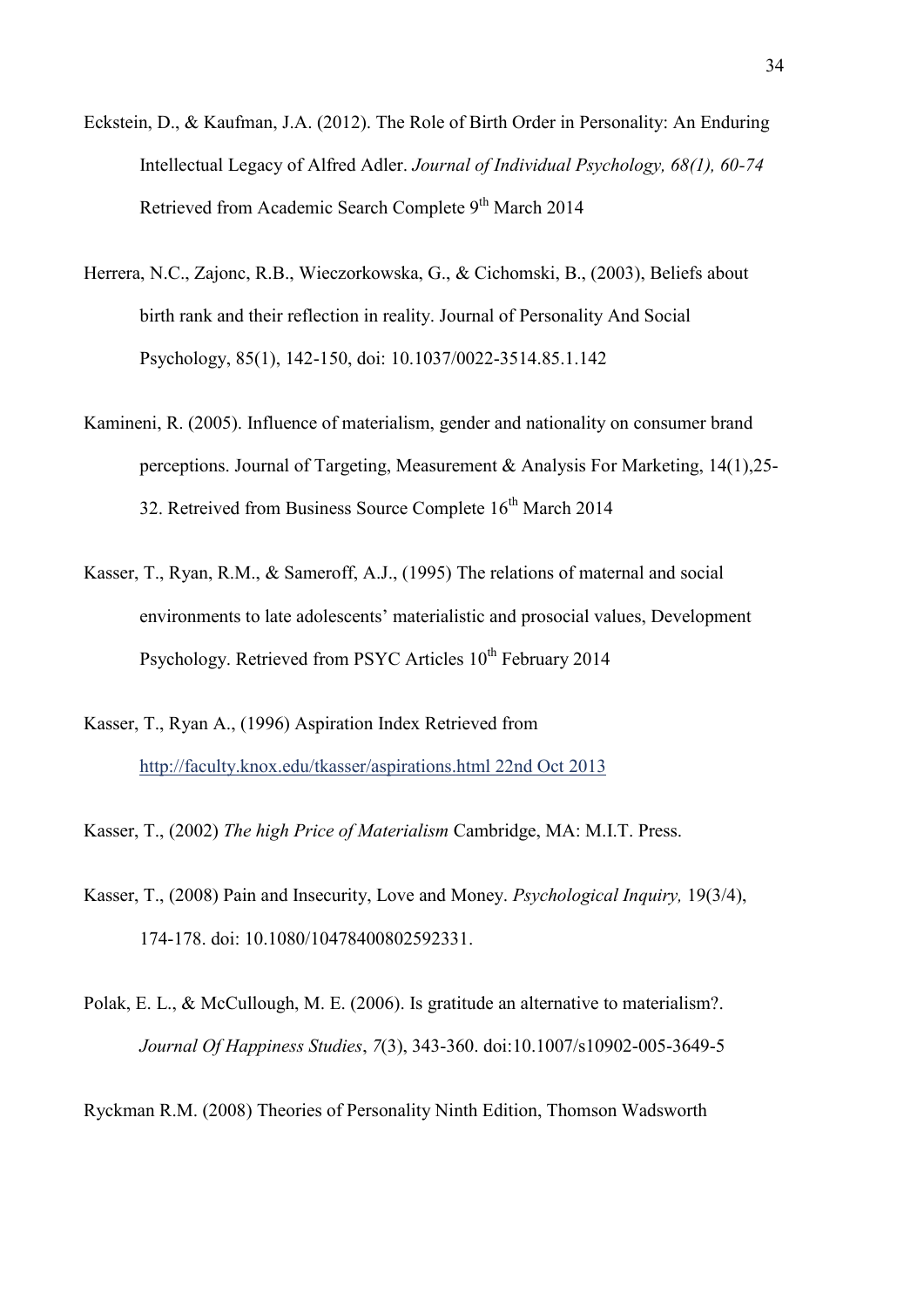- Segal, B., & Podoshen, J.S., (2013) An examination of materialism, conspicuous consumption and gender differences. *International Journal of Consumer Studies*, 37(2), 189-198. doi:10.1111/j.1470-6431.2012.01099.x
- Stotland, E., Dunn R.E. (1963) Empathy, self-esteem and birth order. *The Journal of Abnormal Psychology* Retrieved from psycARTICLES 28<sup>th</sup> Jan 2014
- Stewart, A.E. (2012) Issues in Birth Order Research Methodology Perspectives from Individual Psychology. *Journal of Individual Psychology*, 68(1) 75-106
- Vicente, J., Moriera, Y., Moran, G., Comfort, J., & Finley, G.E., (1983) Personality correlates of ordinal family position in Panamanian adolescents. *The Journal of Social Psychology.* Retrieved from PsycINFO database  $2<sup>nd</sup>$  February 2014
- Zajonc, R. B. (2001). Birth order debate resolved? *American Psychologist*, *56*(6-7), 522-523. doi:10.1037/0003-066X.56.6-7.522
- Zemanek, Jr., J.E., & Claxton, R.P. (2000) Relationship of Birth Order and the Marketing-Related Variable of Materialism *Psychological Reports*, 86(2), 429 Retrieved from Business Source Complete database 2nd February 2014.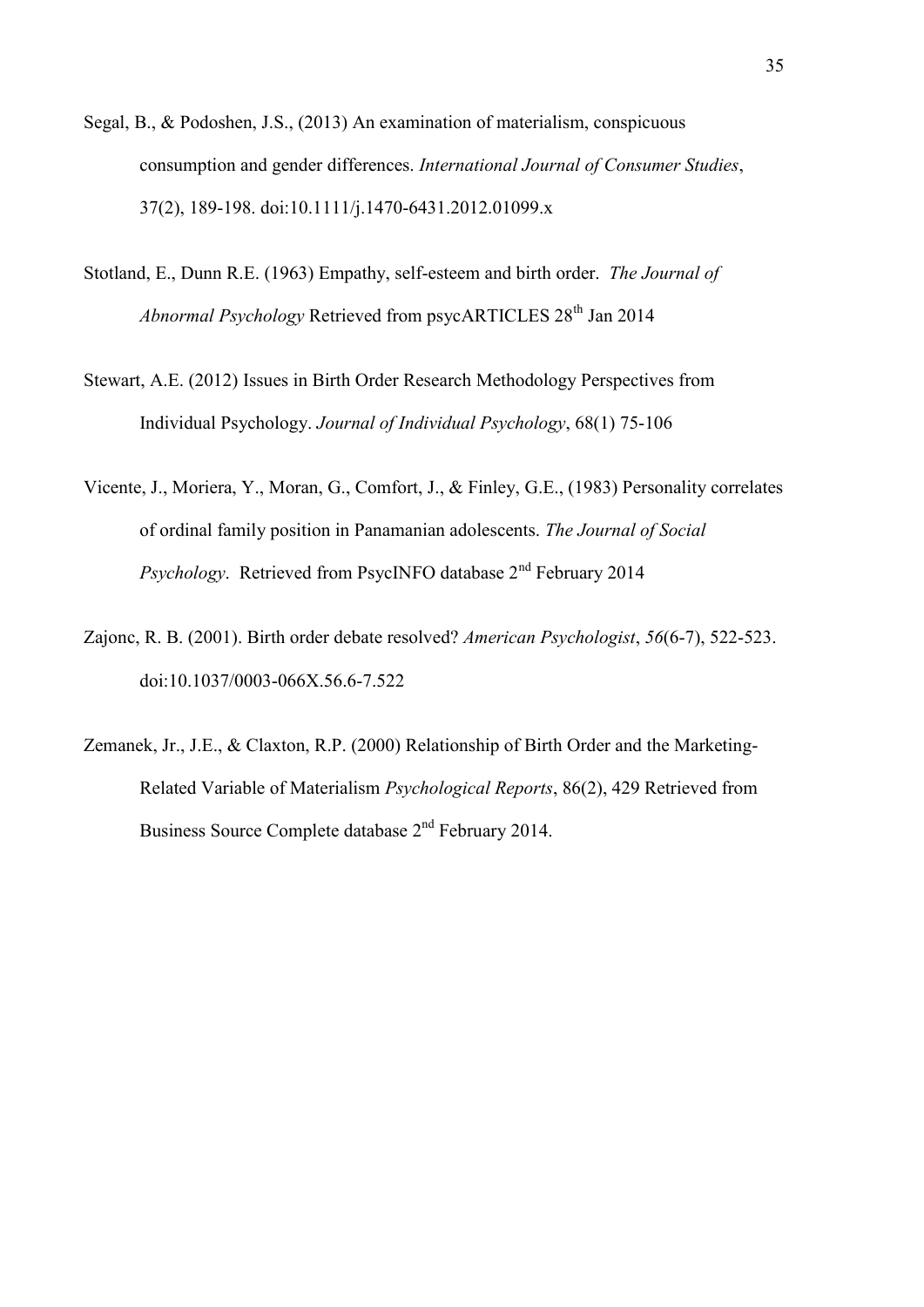# **Appendices**

My name is Claire Smith and I am a final year BA Psychology student in Dublin Business School. I am conducting research into the relationship between order of birth in the family and associated psychological well-being.

Please take your time to answer all the questions as honestly as you can; there is no right or wrong answer and all data collected will be anonymous. You have the right to withdraw at any stage during the completion of the survey.

If you have any questions please ask.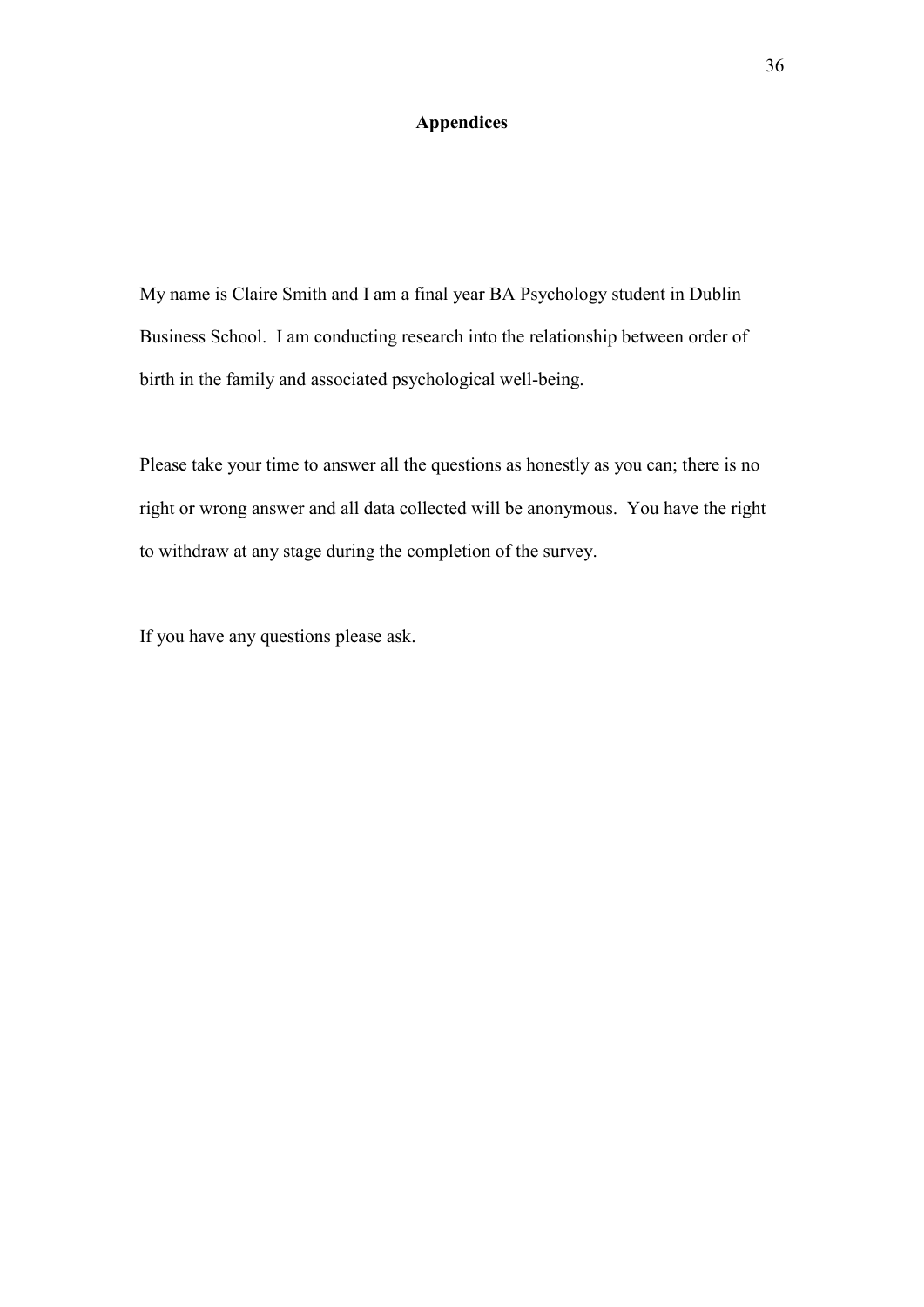# **Please circle the answer to the following questions 1-3**

| 1. Age category: | 18-25         |
|------------------|---------------|
|                  | 26-40         |
|                  | $41 - 60$     |
| 2. Gender:       | Male / Female |

**3. Order of birth in your family:** 

Oldest child Middle child Youngest child Only child **Other** Company of the Company of the Company of the Company of the Company of the Company of the Company of the Company of the Company of the Company of the Company of the Company of the Company of the Company of the Comp

# **4. How many siblings do you have?** \_\_\_\_\_\_

Below are five statements that you may agree or disagree with. Using the 1 - 7 scale below, indicate your agreement with each item by placing the appropriate number on the line preceding that item. Please be open and honest in your responding.

- 7 Strongly agree
- $\bullet$  6 Agree
- $\bullet$  5 Slightly agree
- 4 Neither agree nor disagree
- 3 Slightly disagree
- 2 Disagree
- 1 Strongly disagree

In most ways my life is close to my ideal.

The conditions of my life are excellent.

- I am satisfied with my life.
- \_\_\_\_ So far I have gotten the important things I want in life.
- If I could live my life over, I would change almost nothing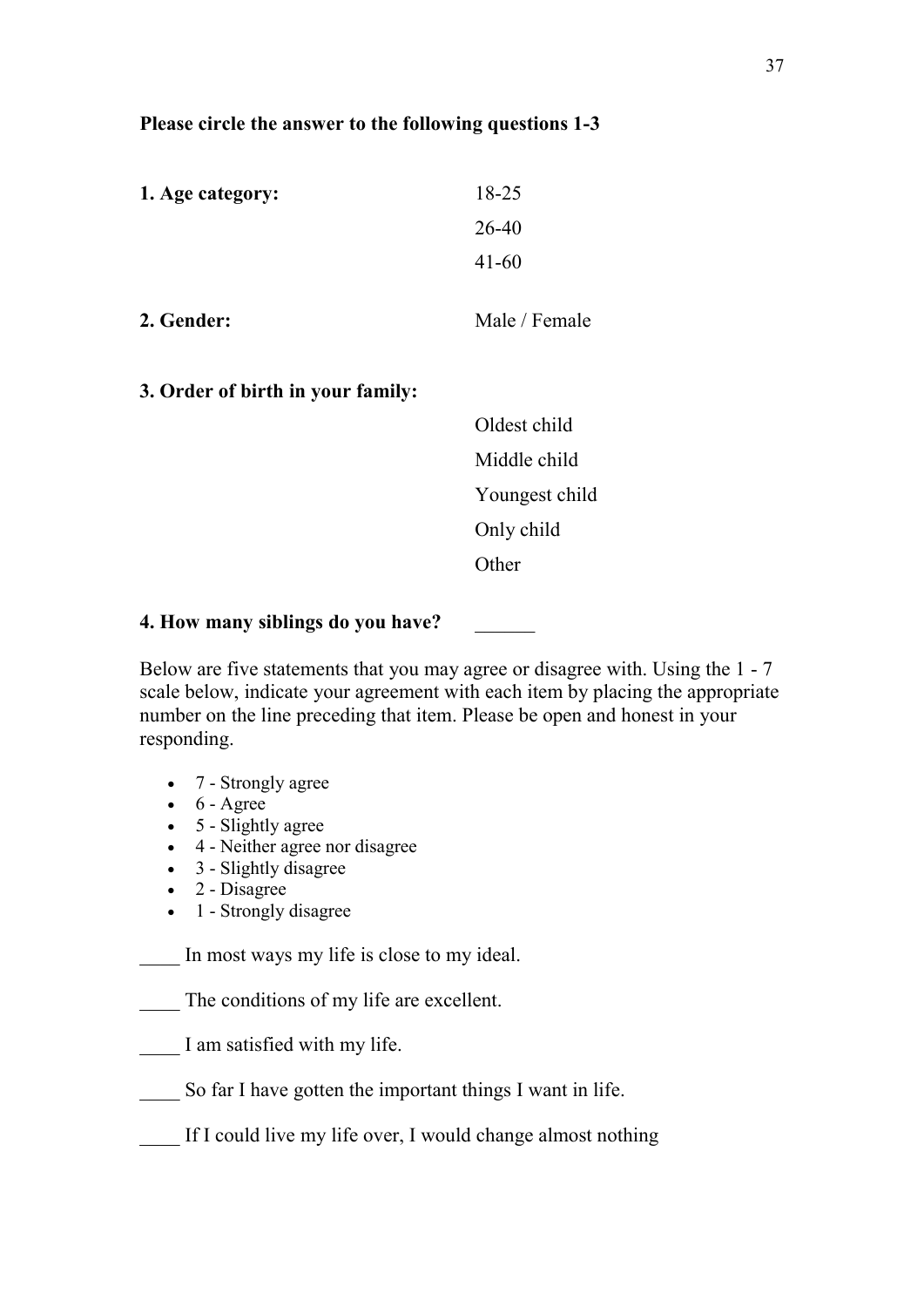| Please circle the most appropriate response |                                                                           |               |       |                                                                              |  |  |
|---------------------------------------------|---------------------------------------------------------------------------|---------------|-------|------------------------------------------------------------------------------|--|--|
| Strongly                                    |                                                                           | Neither Agree |       | Strongly                                                                     |  |  |
| Disagree                                    | Disagree                                                                  | nor Disagree  | Agree | Agree                                                                        |  |  |
|                                             | $\mathcal{D}_{\cdot}$                                                     | 3             | 4     | 5                                                                            |  |  |
| 1.                                          | I feel like crying when watching a sad movie.                             |               |       | 1 2 3 4 5                                                                    |  |  |
| 2.                                          | Certain pieces of music can really move me.                               |               |       | 1 2 3 4 5                                                                    |  |  |
| 3 <sub>1</sub>                              | Seeing a hurt animal by the side of the road is very                      |               |       | $1\ 2\ 3\ 4\ 5$                                                              |  |  |
|                                             | upsetting.                                                                |               |       |                                                                              |  |  |
| 4.                                          | I don't give others' feelings much thought.                               |               |       | 12345                                                                        |  |  |
| 5.                                          | It makes me happy when I see people being nice to each<br>other.          |               |       | 12345                                                                        |  |  |
| 6.                                          | The suffering of others deeply disturbs me.                               |               |       | 1 2 3 4 5                                                                    |  |  |
| 7.                                          | I always try to tune in to the feelings of those around me.               |               |       | 1 2 3 4 5                                                                    |  |  |
| 8.                                          | I get very upset when I see a young child who is being                    |               |       | 12345                                                                        |  |  |
|                                             | treated meanly.                                                           |               |       |                                                                              |  |  |
| 9.                                          | Too much is made of the suffering of pets or animals.                     |               |       | 1 2 3 4 5                                                                    |  |  |
| 10.                                         | If someone is upset I get upset, too.                                     |               |       | 1 2 3 4 5                                                                    |  |  |
| 11.                                         | When I'm with other people who are laughing I join in.                    |               |       | $1\ 2\ 3\ 4\ 5$                                                              |  |  |
| 12.                                         | It makes me mad to see someone treated unjustly.                          |               |       | $\overline{1}$ $\overline{2}$ $\overline{3}$ 4 5                             |  |  |
| 13.                                         | I rarely take notice when people treat each other warmly.                 |               |       | 1 2 3 4 5                                                                    |  |  |
| 14.                                         | I feel happy when I see people laughing and enjoying<br>themselves.       |               |       | 12345                                                                        |  |  |
| 15.                                         | It's easy for me to get carried away by other people's<br>emotions.       |               |       | 12345                                                                        |  |  |
| 16.                                         | My feelings are my own and don't reflect how others<br>feel.              |               |       | 12345                                                                        |  |  |
| 17.                                         | If a crowd gets excited about something so do I.                          |               |       | $1\,2\,3$<br>4 5                                                             |  |  |
|                                             | I feel good when I help someone out or do something                       |               |       | 2 <sub>3</sub><br>1<br>$\overline{4}$                                        |  |  |
| 18.                                         | nice for someone.                                                         |               |       |                                                                              |  |  |
| 19.                                         | I feel deeply for others.                                                 |               |       | 2 3 4 5                                                                      |  |  |
| 20.                                         | I don't cry easily.                                                       |               |       | 2 3 4 5                                                                      |  |  |
| 21.                                         | I feel other people's pain.                                               |               |       | $\overline{1}$ 2 3 4 5                                                       |  |  |
| 22.                                         | Seeing other people smile makes me smile.                                 |               |       | 1 2 3 4 5                                                                    |  |  |
| 23.                                         | Being around happy people makes me feel happy, too.                       |               |       | 1 2 3 4 5                                                                    |  |  |
| 24.                                         | TV or news stories about injured or sick children greatly                 |               |       | 12345                                                                        |  |  |
|                                             | upset me.                                                                 |               |       |                                                                              |  |  |
| 25.                                         | I cry at sad parts of the books I read.                                   |               |       | $\begin{array}{cccccc}\n1 & 2 & 3 & 4 & 5 \\ 1 & 2 & 3 & 4 & 5\n\end{array}$ |  |  |
| 26.                                         | Being around people who are depressed brings my mood<br>down.             |               |       |                                                                              |  |  |
| 27.                                         | I find it annoying when people cry in public.                             |               |       | 1 2 3 4 5                                                                    |  |  |
| 28.                                         | It hurts to see another person in pain.                                   |               |       | 1 2 3 4 5                                                                    |  |  |
| 29.                                         | I get a warm feeling for someone if I see them helping<br>another person. |               |       | 12345                                                                        |  |  |
| 30.                                         | I feel other people's joy.                                                |               |       | 12345                                                                        |  |  |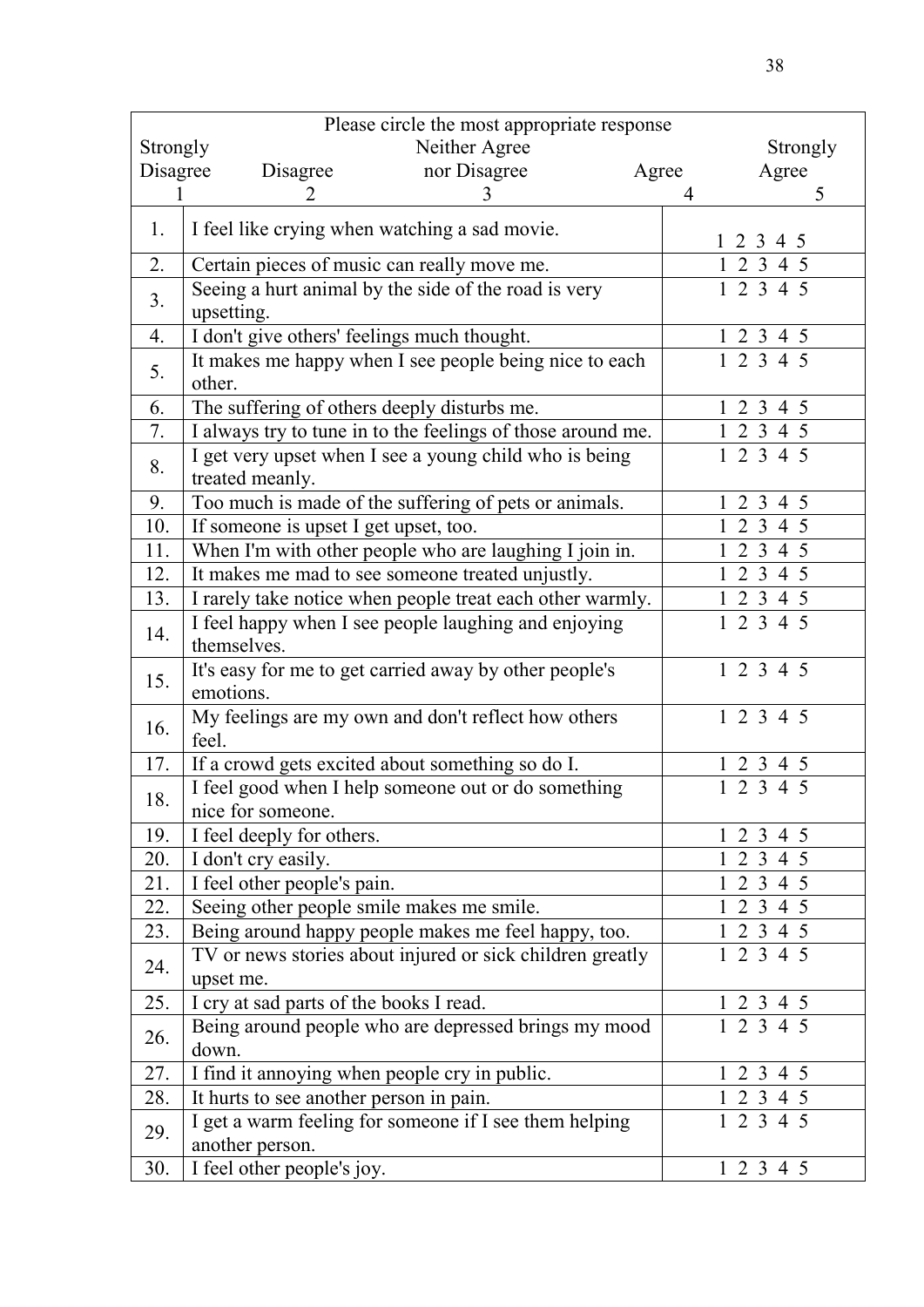# *This first set of these questions asks you about the future. Rate each item by circling how important it is to you that it happens in the future. Then circle the chances that it will happen in the future.*

| Importance                                                  | not at all | a little       | $\mathrm{SO}/\mathrm{SO}$ | pretty important                                                     |                | very important |  |  |
|-------------------------------------------------------------|------------|----------------|---------------------------|----------------------------------------------------------------------|----------------|----------------|--|--|
|                                                             | 1          | $\overline{2}$ | 3                         | $\overline{4}$                                                       |                | 5              |  |  |
| <b>Chances</b>                                              |            |                |                           |                                                                      |                |                |  |  |
|                                                             | very low   | low            | 50/50                     | high                                                                 |                | very high      |  |  |
|                                                             | 1          | $\overline{2}$ | 3                         | $\overline{4}$                                                       |                | 5              |  |  |
| IN THE FUTURE                                               |            |                |                           |                                                                      |                |                |  |  |
| 1. You will be physically healthy.                          |            |                |                           |                                                                      |                |                |  |  |
| Importance                                                  |            | 1              |                           |                                                                      | 4              |                |  |  |
| <b>Chances</b>                                              |            | $\mathbf{1}$   | $\frac{2}{2}$             | $\frac{3}{3}$                                                        | $\overline{4}$ | $\frac{5}{5}$  |  |  |
|                                                             |            |                |                           |                                                                      |                |                |  |  |
| 2. Your name will be known by many people.                  |            |                |                           |                                                                      |                |                |  |  |
| Importance                                                  |            |                | $\overline{2}$            |                                                                      | 4              |                |  |  |
| <b>Chances</b>                                              |            | 1              | $\overline{2}$            | $\frac{3}{3}$                                                        | $\overline{4}$ | $\frac{5}{5}$  |  |  |
|                                                             |            |                |                           |                                                                      |                |                |  |  |
|                                                             |            |                |                           | 3. You will have people comment often about how attractive you look. |                |                |  |  |
| Importance                                                  |            |                | $\overline{c}$            | 3                                                                    | 4              | $\frac{5}{5}$  |  |  |
| <b>Chances</b>                                              |            | 1              | $\overline{2}$            | $\overline{3}$                                                       | 4              |                |  |  |
|                                                             |            |                |                           |                                                                      |                |                |  |  |
| 4. You will have a lot of expensive possessions.            |            |                |                           |                                                                      |                |                |  |  |
| Importance                                                  |            |                | $\overline{2}$            | $\mathfrak{Z}$                                                       | 4              | $\frac{5}{5}$  |  |  |
| <b>Chances</b>                                              |            | 1              | $\overline{2}$            | $\overline{3}$                                                       | $\overline{4}$ |                |  |  |
|                                                             |            |                |                           |                                                                      |                |                |  |  |
| 5. You will be famous.                                      |            |                |                           |                                                                      |                |                |  |  |
| Importance                                                  |            | 1              | $\frac{2}{2}$             | $\mathfrak{Z}$<br>$\overline{3}$                                     | 4              | $\frac{5}{5}$  |  |  |
| <b>Chances</b>                                              |            | $\mathbf{1}$   |                           |                                                                      | $\overline{4}$ |                |  |  |
| 6. You will donate time or money to charity.                |            |                |                           |                                                                      |                |                |  |  |
| Importance                                                  |            |                | $\overline{2}$            | 3                                                                    | 4              | 5              |  |  |
| <b>Chances</b>                                              |            | 1              | $\overline{2}$            | $\overline{3}$                                                       | 4              | 5              |  |  |
|                                                             |            |                |                           |                                                                      |                |                |  |  |
| 7. You will feel good about your level of physical fitness. |            |                |                           |                                                                      |                |                |  |  |
| Importance                                                  |            |                | 2                         | 3                                                                    | 4              | 5              |  |  |
| <b>Chances</b>                                              |            | 1              | $\overline{2}$            | 3                                                                    | $\overline{4}$ | 5              |  |  |
|                                                             |            |                |                           |                                                                      |                |                |  |  |
| 8. You will be the one in charge of your life.              |            |                |                           |                                                                      |                |                |  |  |
| Importance                                                  |            |                | $\overline{2}$            | 3                                                                    | 4              | 5              |  |  |
| <b>Chances</b>                                              |            | 1              | $\overline{2}$            | $\overline{3}$                                                       | $\overline{4}$ | 5              |  |  |
|                                                             |            |                |                           |                                                                      |                |                |  |  |
| 9. You will have good friends that you can count on.        |            |                |                           |                                                                      |                |                |  |  |
| Importance                                                  |            |                | 2                         | 3                                                                    | 4              | 5              |  |  |
| <b>Chances</b>                                              |            |                | 2                         | 3                                                                    | 4              | 5              |  |  |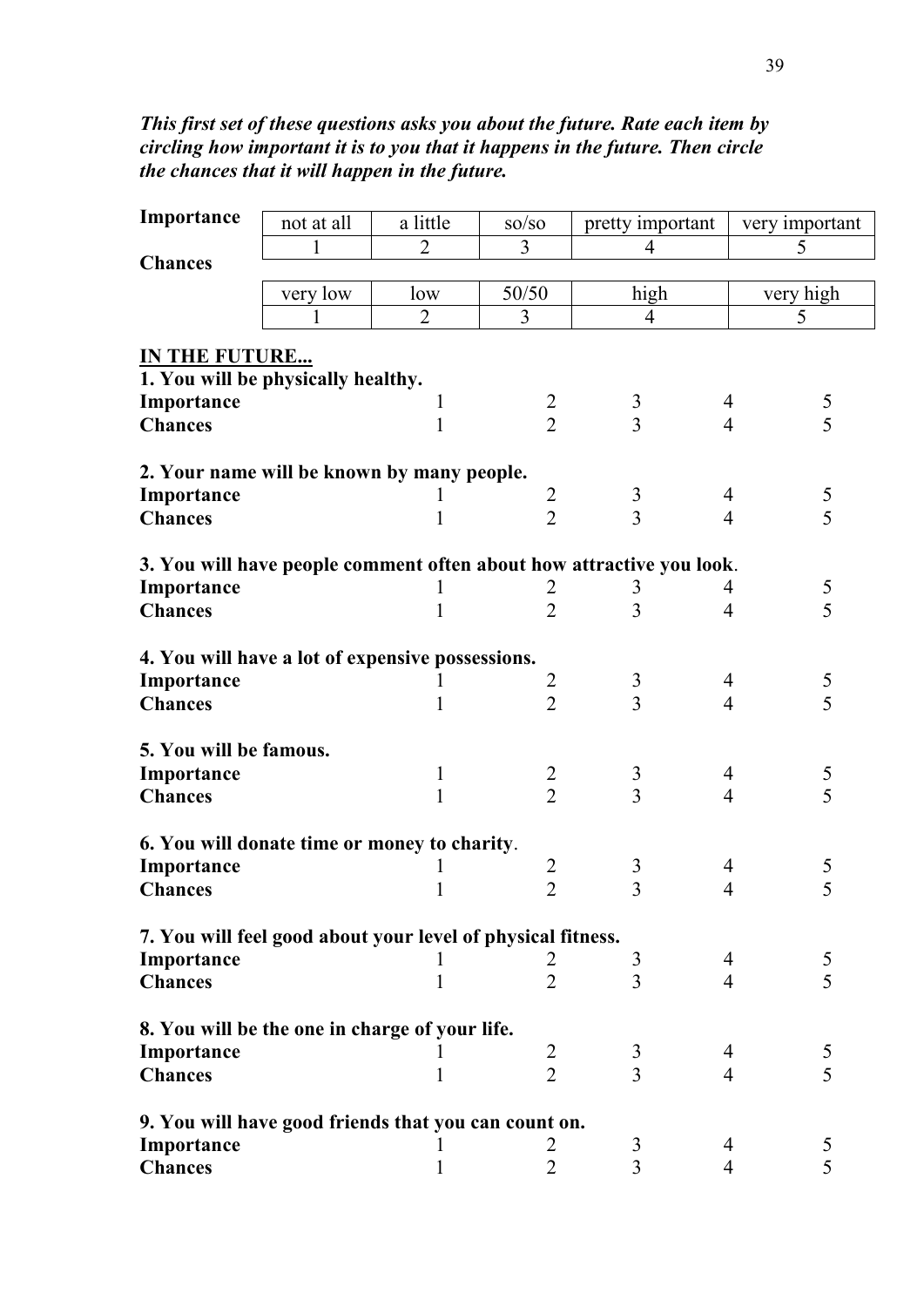| 10. You will keep up with fashions in hair and clothing.                   |              |                |                |                |                |
|----------------------------------------------------------------------------|--------------|----------------|----------------|----------------|----------------|
| Importance                                                                 |              | 2              | 3              | 4              | 5              |
| <b>Chances</b>                                                             | 1            | $\overline{2}$ | $\overline{3}$ | $\overline{4}$ | 5              |
| 11. You will teach others the things that you know.                        |              |                |                |                |                |
| Importance                                                                 |              | 2              | 3              | 4              | 5              |
| <b>Chances</b>                                                             | 1            | $\overline{2}$ | $\overline{3}$ | $\overline{4}$ | 5              |
| 12. You will have a job that pays well.                                    |              |                |                |                |                |
| Importance                                                                 | 1            | $\overline{2}$ | $\mathfrak{Z}$ | $\overline{4}$ | 5              |
| <b>Chances</b>                                                             | 1            | $\overline{2}$ | $\overline{3}$ | $\overline{4}$ | 5              |
| 13. You will exercise regularly.                                           |              |                |                |                |                |
| Importance                                                                 | $\mathbf{1}$ | $\overline{2}$ | $\mathfrak{Z}$ | $\overline{4}$ | 5              |
| <b>Chances</b>                                                             | 1            | $\overline{2}$ | $\overline{3}$ | $\overline{4}$ | $\overline{5}$ |
| 14. You will share your life with someone you love.                        |              |                |                |                |                |
| Importance                                                                 | 1            | 2              | $\mathfrak{Z}$ | 4              | 5              |
| <b>Chances</b>                                                             | 1            | $\overline{2}$ | $\overline{3}$ | $\overline{4}$ | $\overline{5}$ |
| 15. You will be admired by many people.                                    |              |                |                |                |                |
| Importance                                                                 | 1            | $\overline{2}$ | $\mathfrak{Z}$ | 4              | 5              |
| <b>Chances</b>                                                             | 1            | $\overline{2}$ | $\overline{3}$ | $\overline{4}$ | 5              |
| 16. At the end of your life, you will look back on your life as meaningful |              |                |                |                |                |
| and complete.                                                              |              |                |                |                |                |
| Importance                                                                 | $\mathbf 1$  | $\frac{2}{2}$  | 3              | 4              | 5              |
| <b>Chances</b>                                                             | 1            |                | $\overline{3}$ | $\overline{4}$ | $\overline{5}$ |
| 17. You will avoid things bad for your health (such as smoking, excessive  |              |                |                |                |                |
| alcohol, etc.)                                                             |              |                |                |                |                |
| Importance                                                                 | 1            | $\overline{2}$ | 3              | 4              | 5              |
| <b>Chances</b>                                                             | 1            | $\overline{2}$ | $\overline{3}$ | $\overline{4}$ | 5              |
| 18. You will have people who care about you and are supportive.            |              |                |                |                |                |
| Importance                                                                 |              | 2              | 3              | 4              | 5              |
| <b>Chances</b>                                                             | 1            | $\overline{2}$ | 3              | $\overline{4}$ | 5              |
| 19. You will work for the betterment of society.                           |              |                |                |                |                |
| Importance                                                                 | 1            | 2              | 3              | 4              | 5              |
| <b>Chances</b>                                                             | 1            | $\overline{2}$ | $\overline{3}$ | $\overline{4}$ | 5              |
| 20. You will be married to one person for life.                            |              |                |                |                |                |
| Importance                                                                 | 1            | 2              | 3              | 4              | 5              |
| <b>Chances</b>                                                             | 1            | $\overline{2}$ | 3              | 4              | 5              |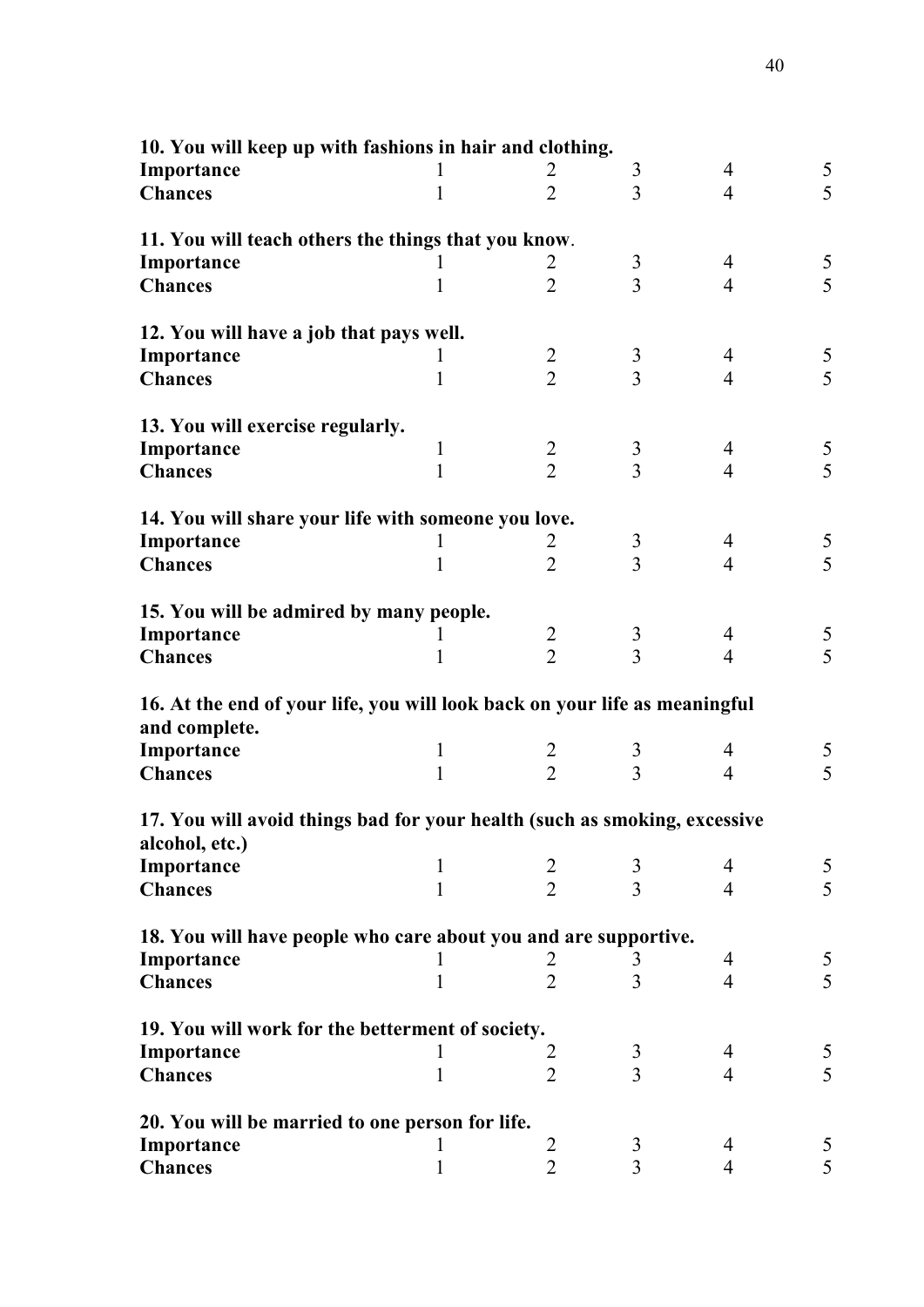| 21. You will be your own boss.                                         |             |                |                |                |               |
|------------------------------------------------------------------------|-------------|----------------|----------------|----------------|---------------|
| Importance                                                             | 1           | $\overline{2}$ | 3              | 4              | 5             |
| <b>Chances</b>                                                         | 1           | $\overline{2}$ | $\overline{3}$ | $\overline{4}$ | 5             |
| 22. You will achieve the "look" you've been after.                     |             |                |                |                |               |
| Importance                                                             |             | 2              | 3              | 4              |               |
| <b>Chances</b>                                                         |             | $\overline{2}$ | 3              | $\overline{4}$ | $\frac{5}{5}$ |
| 23. You will deal effectively with problems that come up in your life. |             |                |                |                |               |
| Importance                                                             |             | 2              | 3              | 4              | 5             |
| <b>Chances</b>                                                         | 1           | $\overline{2}$ | 3              | 4              | 5             |
| 24. You will feel energetic and full of life.                          |             |                |                |                |               |
| Importance                                                             |             | $\overline{2}$ | 3              | 4              | 5             |
| <b>Chances</b>                                                         | 1           | $\overline{2}$ | 3              | $\overline{4}$ | 5             |
| 25. You will have a job with high social status.                       |             |                |                |                |               |
| Importance                                                             | 1           | 2              | 3              | 4              | $\frac{5}{5}$ |
| <b>Chances</b>                                                         | 1           | $\overline{2}$ | 3              | $\overline{4}$ |               |
| 26. You will have good, open relationships with your children.         |             |                |                |                |               |
| Importance                                                             |             | 2              | 3              | 4              | 5             |
| <b>Chances</b>                                                         |             | $\overline{2}$ | 3              | $\overline{4}$ | 5             |
| 27. You will work to make the world a better place.                    |             |                |                |                |               |
| Importance                                                             |             | 2              | 3              | 4              | 5             |
| <b>Chances</b>                                                         | 1           | $\overline{2}$ | $\overline{3}$ | $\overline{4}$ | 5             |
| 28. You will successfully hide the signs of aging.                     |             |                |                |                |               |
| Importance                                                             |             | 2              | 3              | 4              | 5             |
| <b>Chances</b>                                                         | 1           | $\overline{2}$ | 3              | 4              | 5             |
| 29. Your name will appear frequently in the media.                     |             |                |                |                |               |
| Importance                                                             |             | 2              | 3              | 4              | 5             |
| <b>Chances</b>                                                         | 1           | $\overline{2}$ | $\overline{3}$ | $\overline{4}$ | 5             |
| 30. You will know people that you can have fun with.                   |             |                |                |                |               |
| Importance                                                             |             |                | 3              | 4              | 5             |
| <b>Chances</b>                                                         | 1           | $\overline{2}$ | $\overline{3}$ | $\overline{4}$ | 5             |
| 31. You will be relatively free from sickness.                         |             |                |                |                |               |
| Importance                                                             |             | 2              | 3              | 4              | 5             |
| <b>Chances</b>                                                         | $\mathbf 1$ | $\overline{2}$ | 3              | 4              | 5             |

41